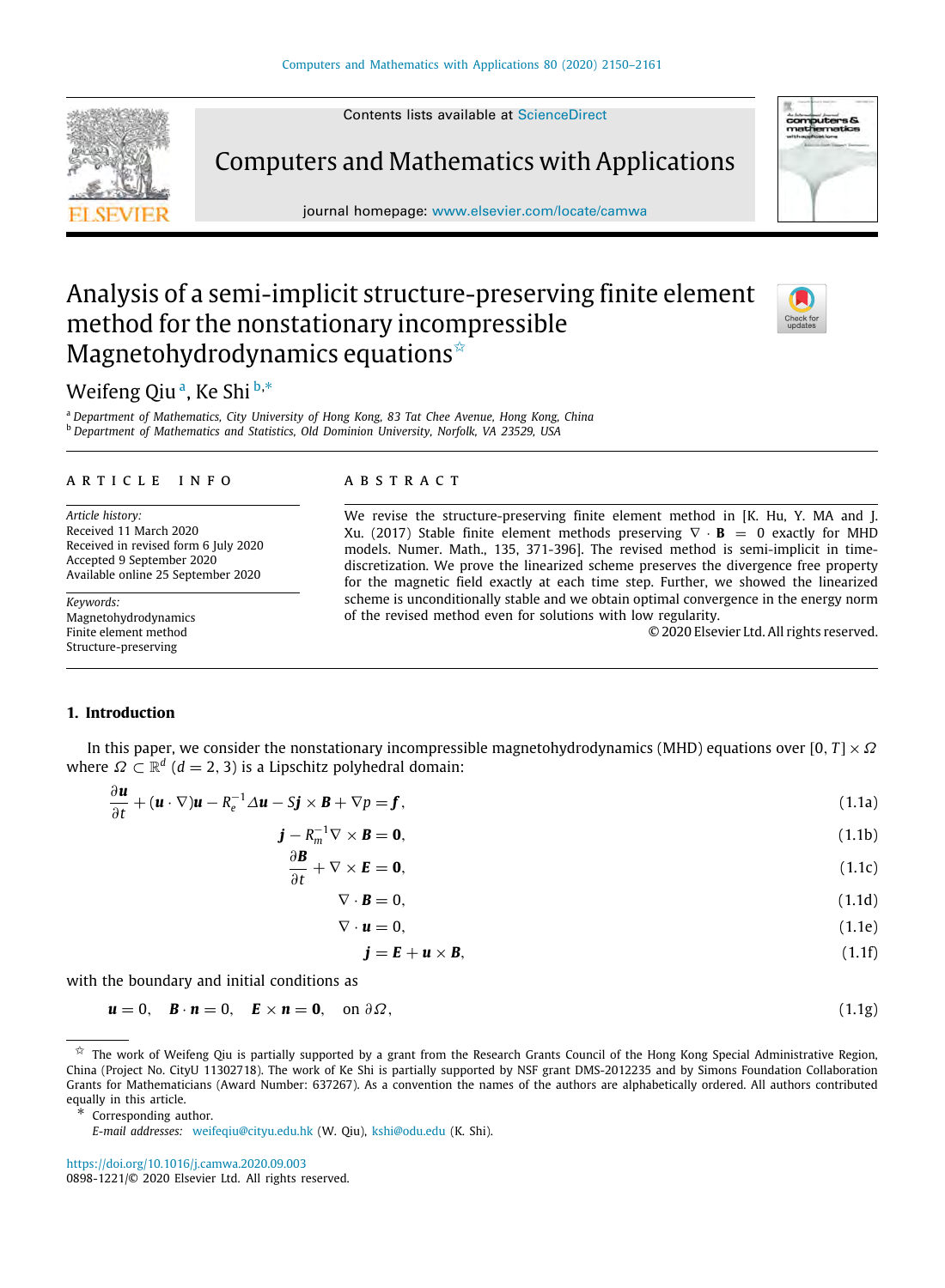$$
u(x, 0) = u_0(x), \quad B(x, 0) = B_0(x), \tag{1.1h}
$$

$$
(1.1h)
$$

where  $\nabla \cdot \mathbf{u}_0 = \nabla \cdot \mathbf{B}_0 = 0$ . In ([1.1](#page-0-4)), **u** is the fluid velocity, p is the fluid pressure, **j** is the current density, **E** and **B** are the electric and magnetic fields respectively. The system is characterized by three parameters: the hydrodynamic Reynolds number  $R_e$ , the magnetic Reynolds number  $R_m$  and the coupling number  $S.$   $\bm f\in L^2(\varOmega)$  stands for the external body force. *n* denotes the outer unit normal vector on ∂Ω.

The nonstationary incompressible MHD equations have wide applications in fusion reactor blankets [\[1\]](#page-11-0), liquid metals  $[2,3]$  $[2,3]$  $[2,3]$  $[2,3]$  and plasma physics  $[4]$  $[4]$  $[4]$ . The global existence of weak solution is well known. The existence and uniqueness of local strong solutions on regular domains is proved in [[5\]](#page-11-4). There are many research works on numerical methods and numerical analysis on the nonstationary incompressible MHD equations. Here we just provide an incomplete list  $[6-12]$  $[6-12]$ .

In [\(1.1\)](#page-0-4) both velocity *u* and magnetic field *B* are divergence-free. Due to the physical significance of such condition, various *structure-preserving* numerical methods were developed to seek for approximations to these fields while preserving div-free properties. Recently, exactly divergence-free discretizations on the magnetic field *B* draw more attentions. Though by [\[9\]](#page-11-7) it seems that it is tolerable if this property is only satisfied weakly in numerical simulations of incompressible MHD equations, we notice that it is desirable to provide exactly divergence-free numerical magnetic field in numerical approximations for inductionless MHD model (see [\[13–](#page-11-8)[16](#page-11-9)]). Authors of [[17](#page-11-10)] utilized *H*(curl)-conforming elements to approximate *A* which is the potential of  $B$  ( $B = \nabla \times A$ ), such that their numerical approximation of *B* is exactly divergence-free. It is proved in [\[17\]](#page-11-10) that a subsequence of their numerical solutions converge to the true solution on any Lipschitz polyhedral domain. In [[18](#page-11-11)], a structure-preserving finite element method is developed for the nonstationary incompressible MHD equations. Besides *u* and *B*, the electric field *E* is also considered as an unknown in the numerical method in [\[18\]](#page-11-11). By using discretization of the equation

$$
\frac{\partial \boldsymbol{B}}{\partial t} + \nabla \times \boldsymbol{E} = 0,
$$

the numerical approximation of *B* is exactly divergence-free. Later in [\[19\]](#page-11-12), it is proved that the method in [[18](#page-11-11)] achieves optimal convergence in the energy norm under the regularity assumption that  $\bm{j} \in L^{\infty}([0,T];\bm{L}^{\infty}(\Omega))$ .

In this paper, our main contribution is to carefully modify/linearize the structure-preserving finite element method in [\[18\]](#page-11-11) so that it is semi-implicit with respect to time-discretization and it only needs to solve a linear system at each time step. This effort is based on our rigorous analysis of the scheme. In addition, we do not compromise on the accuracy of the method, structure-preserving and/or smoothness of the exact solutions. We prove optimal convergence for the energy norm even for solutions with low regularity. We also show that our numerical approximation of *B* is exactly divergence-free and the method is energy conserving.

The rest of the paper is organized as follows: Section [2](#page-1-0) we describe the linearized scheme together with the main results from our analysis. In Section [3](#page-4-0) we present analytic tools needed for the analysis. Details of the proofs for the main result are presented in Section [4.](#page-5-0)

### **2. An implicit linearized mixed FEM**

## <span id="page-1-0"></span>*2.1. Preliminaries*

In this section, we introduce the notations and spaces that related with the scheme. We adopt the standard notation for the inner product and the norm of the L<sup>2</sup> space. Namely, for scalar valued functions the inner products are defined as:  $(u, v) := \int_{\Omega} u \cdot v dx$ ,  $||u|| := (\int_{\Omega} |u|^2 dx)^{1/2}$ . This convention applies to vector and tensor-valued functions as well. For a function  $u \in W^{k,p}(\Omega)$ , we use  $||u||_{k,p}$  for the standard norm in  $W^{k,p}(\Omega)$ . When  $p = 2$  we drop the index  $p$ , i.e.  $||u||_k := ||u||_{k,2}$  and  $||u|| := ||u||_{0,2}$ . Vector-valued Sobolev spaces, we use the bold version of the corresponding scalar-valued spaces. For instance,  $\boldsymbol{H}^1(\varOmega):=[H^1(\varOmega)]^d.$ 

In addition to the standard Sobolev spaces over  $\Omega$ , we define vector function spaces as:

$$
H(\text{curl}, \Omega) := \{v \in L^2(\Omega), \nabla \times v \in [L^2(\Omega)]^3\},
$$
  
\n
$$
H(\text{div}, \Omega) := \{w \in L^2(\Omega), \nabla \cdot w \in L^2(\Omega)\},
$$
  
\n
$$
H_0^1(\Omega) := \{v \in H^1(\Omega) : v|_{\partial\Omega} = 0\},
$$
  
\n
$$
H_0(\text{curl}, \Omega) := \{v \in H(\text{curl}, \Omega), v \times n = 0 \text{ on } \partial\Omega\},
$$
  
\n
$$
H_0(\text{div}, \Omega) := \{w \in H(\text{div}, \Omega), w \cdot n = 0 \text{ on } \partial\Omega\},
$$
  
\n
$$
H(\text{div}, \Omega) := \{w \in H(\text{div}, \Omega), \nabla \cdot w = 0\},
$$
  
\n
$$
H_0(\text{div}, \Omega) := \{w \in H_0(\text{div}, \Omega), \nabla \cdot w = 0\},
$$
  
\n
$$
L_0^2(\Omega) := \{q \in L^2(\Omega), \int_{\Omega} qdx = 0\}.
$$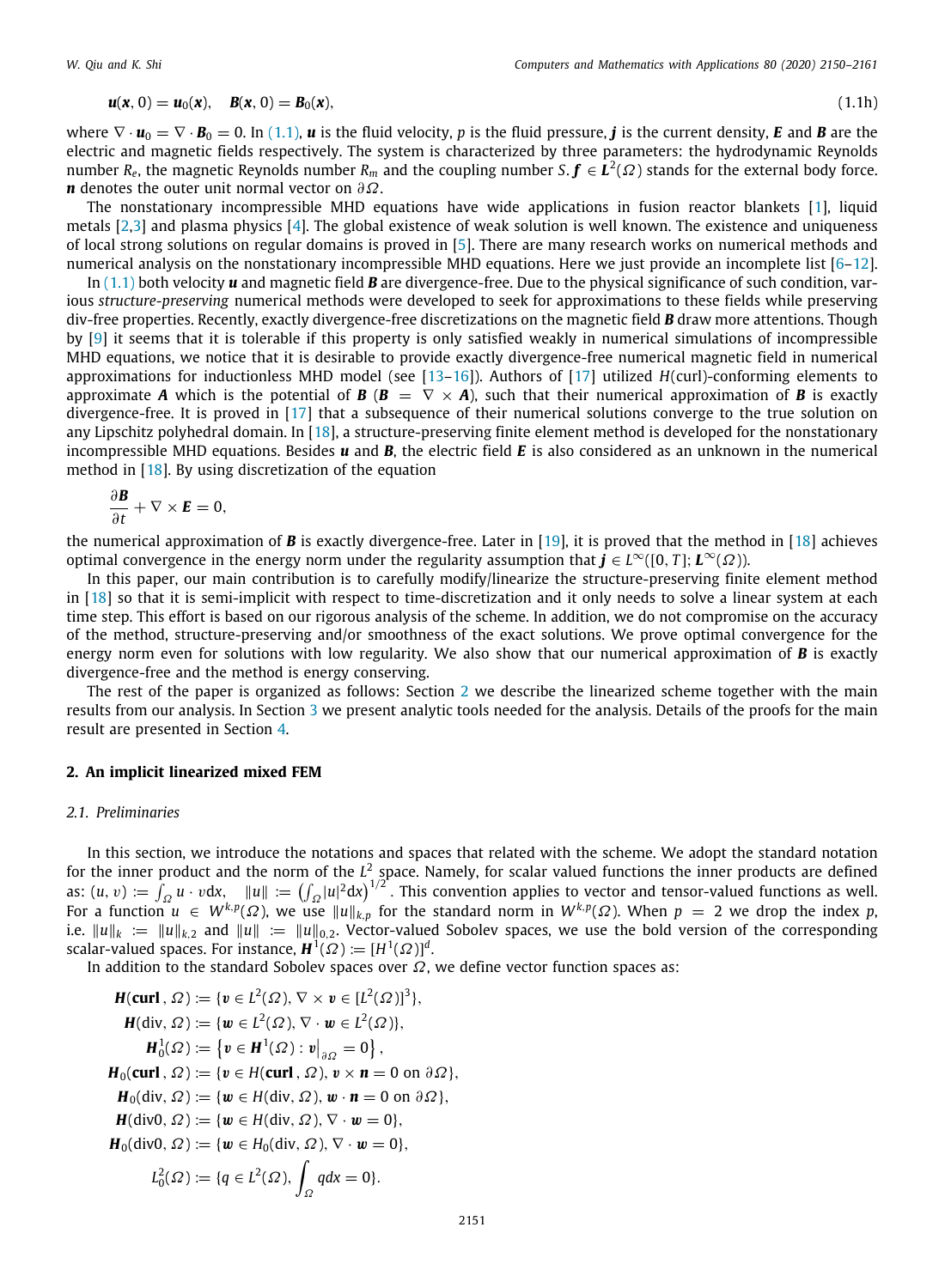### *2.2. The linearized mixed FEM*

Next we introduce some notation and spaces in order to define the linearized mixed FEM for the problem  $(1.1)$  $(1.1)$  $(1.1)$ . Let  $T_h$  be a conforming triangulation of the domain  $\Omega$  with tetrahedral elements. Here we assume that the triangulation is shape-regular and quasi-uniform. For each element  $K \in \mathcal{T}_h$ ,  $h_K$  denotes the diameter of *K* and the global mesh size is denoted by  $h = \max_{K\in\mathcal{T}_h} h_K$ . To approximate  $(\bm{u},p)$ , we use the stable pair of Stokes elements  $\bm{V}_h\times Q_h\subset \bm{H}_0^1\times L_0^2(\Omega)$ which satisfies the discrete *inf–sup* condition: there exists a constant  $\beta > 0$  only depending on  $\Omega$  such that

$$
\inf_{q_h \in Q_h \setminus 0} \sup_{v_h \in \mathbf{V}_h \setminus \mathbf{0}} \frac{(q_h, \nabla \cdot v_h)_{\Omega}}{\|v_h\|_1 \|q_h\|_0} \geq \kappa.
$$
\n(2.1)

In this paper, we choose the classical *P k*+1 -*P <sup>k</sup>* Taylor–Hood pair:

$$
\mathbf{V}_h := \{v_h \in \mathbf{H}_0^1(\Omega) | \mathbf{v}_h|_K \in \mathbf{P}^{k+1}(K), \forall K \in \mathfrak{T}_h\},
$$
  
\n
$$
Q_h := \{q_h \in L_0^2(\Omega) \cap C(\Omega) |q_h|_K \in \mathbf{P}^k(K), \forall K \in \mathfrak{T}_h\}.
$$

Here *P l* (*K*) denotes the space of polynomials of degree no more than *l* over *K*.

For the other two unknowns ( $E, B$ ), we use discrete spaces  $C_h \times D_h \subset H_0(\text{curl}, \Omega) \times H_0(\text{div}, \Omega)$  which are compatible in the sense that they belong to the same finite element de Rham sequence [\[20,](#page-11-13)[21](#page-11-14)]. In this paper, we choose *C<sup>h</sup>* to be the *k*th order second type Nédélec *H*(curl) element and *D<sup>h</sup>* the *k*th order Brezzi–Douglas–Marini element on simplexes. In this paper we assume  $k > 1$ .

For the time discretization, let  $\{t_h\}_{h=0}^N$  be a uniform partition of time domain  $(0,T)$  with the step size  $\tau=\frac{T}{N}$ , and for generic function  $U(\boldsymbol{x},t)$  we define  $U^n = U(\cdot,n\tau)$ . Finally, we define

$$
D_{\tau}U^{n} = \frac{U^{n} - U^{n-1}}{\tau}, \quad \overline{U}^{n} = \frac{U^{n} + U^{n-1}}{2}, \quad \text{for} \quad n = 1, 2, ..., N.
$$

Now we are ready to derive the linearized mixed FEM for the MHD system ([1.1](#page-0-4)). For each *n* > 0 we seek approximate solution  $(\bm{u}_h^n, p_h^n, \bm{E}_h^n, \bm{B}_h^n) \in \bm{V}_h \times Q_h \times \bm{C}_h \times \bm{D}_h$  satisfies the following governing equations:

$$
(D_{\tau}\boldsymbol{u}_h^n, \boldsymbol{v}) + R_e^{-1}(\nabla \overline{\boldsymbol{u}}_h^n, \nabla \boldsymbol{v}) + \frac{1}{2} [(\boldsymbol{u}_h^{n-1} \cdot \nabla \overline{\boldsymbol{u}}_h^n, \boldsymbol{v}) - (\boldsymbol{u}_h^{n-1} \cdot \nabla \boldsymbol{v}, \overline{\boldsymbol{u}}_h^n)]
$$
\n(2.2a)

$$
-SR_m^{-1}((\nabla_h \times \overline{\mathbf{B}}_h^n) \times \mathbf{B}_h^{n-1}, \mathbf{v}) - (p_h^n, \nabla \cdot \mathbf{v}) = (\mathbf{f}^n, \mathbf{v}),
$$
  
\n
$$
(\mathbf{f}^n, \mathbf{F}) \quad \mathbf{p}^{-1}(\overline{\mathbf{B}}_h^n, \nabla \times \mathbf{F}) = 0
$$
\n(2.2b)

$$
(\boldsymbol{j}_h^n, \boldsymbol{F}) - R_m^{-1}(\boldsymbol{\overline{B}}_h^n, \nabla \times \boldsymbol{F}) = 0,
$$
\n(2.2b)

$$
(D_{\tau}\mathbf{B}_{h}^{n},\mathbf{Z}) + (\nabla \times \mathbf{E}_{h}^{n},\mathbf{Z}) = 0, \qquad (2.2c)
$$

<span id="page-2-6"></span><span id="page-2-4"></span><span id="page-2-3"></span><span id="page-2-2"></span><span id="page-2-1"></span><span id="page-2-0"></span>
$$
(\nabla \cdot \overline{\boldsymbol{u}}_h^n, q) = 0,\tag{2.2d}
$$

$$
\mathbf{j}_h^n = \mathbf{E}_h^n + \overline{\mathbf{u}}_h^n \times \mathbf{B}_h^{n-1},\tag{2.2e}
$$

for all  $(v,q,\bm{F},\bm{Z})\in\bm{V}_h\times Q_h\times\bm{C}_h\times\bm{D}_h.$  At the initial time step, we take  $\bm{u}_h^0=\bm{\varPi}_V\bm{u}_0,\bm{B}_h^0=\bm{\varPi}_D\bm{B}_0.$  Here  $\bm{\varPi}_V\bm{u}_0,\bm{\varPi}_D\bm{B}_0$  are projections (defined in the next section) of the initial data  $u_0$ ,  $B_0$  in the spaces  $V_h$ ,  $D_h$  respectively. Here the discrete *curl*  $(\nabla_h \times \cdot)$  is a linear map  $L^2(\varOmega) \to \bm{\mathsf{C}}_h$  defined as: given  $\bm{B} \in L^2(\varOmega)$ ,  $\nabla_h \times \bm{B} \in \bm{\mathsf{C}}_h$  satisfies

$$
(\nabla_h \times \mathbf{B}, \mathbf{F}) = (\mathbf{B}, \nabla \times \mathbf{F}) \quad \forall \mathbf{F} \in \mathbf{C}_h. \tag{2.3}
$$

**Remark 2.1.** Notice that in the above scheme, the convection term and  $\bm{j}_h^n$  are linear with respect to  $\bm{u}_h^n$ ,  $\bm{E}_h^n$  respectively. Comparing with the original scheme proposed in [\[18\]](#page-11-11) the main improvement is that at each time step, we only need to solve a linear system while in [[18](#page-11-11)] each time step requires an additional iterative process due to the nonlinear coupling.

**Remark 2.2.** Here we also want to remark on the fact that in [\(2.2a\)](#page-2-0) we replaced  $\bm{j}_h^n$  with  $R_m^{-1}\nabla_h\times\bm{\bar{B}}_h^n$ *h* comparing with the original scheme defined in [[18](#page-11-11)]. Similar treatment was studied in [\[22\]](#page-11-15) for stationary MHD systems. This modification requires a global L<sup>2</sup>-type projection in the assembly process. Nevertheless, from the analysis below we can see that it is crucial to make such modification in order to obtain the desired optimal error estimates. It is not clear if the analysis remains valid if we keep $\boldsymbol{j}_h^n$  in this term.

## *2.3. Main result*

We first present the stability of the discrete problem ([2.2](#page-2-1)) in the following theorem:

<span id="page-2-5"></span>**Theorem 2.1.** The discrete solution  $(\boldsymbol{u}_h^n, p_h^n, \boldsymbol{E}_h^n, \boldsymbol{B}_h^n)$  satisfies

$$
\frac{\|\mathbf{u}_{h}^{n}\|^2 - \|\mathbf{u}_{h}^{n-1}\|^2}{2\tau} + R_e^{-1} \|\nabla \overline{\mathbf{u}}_h^{n}\|^2 + SR_m^{-2} \|\nabla_h \times \overline{\mathbf{B}}_h^{n}\|^2 + SR_m^{-1} \frac{\|\mathbf{B}_h^{n}\|^2 - \|\mathbf{B}_h^{n-1}\|^2}{2\tau} = (\mathbf{f}^n, \overline{\mathbf{u}}_h^{n}).
$$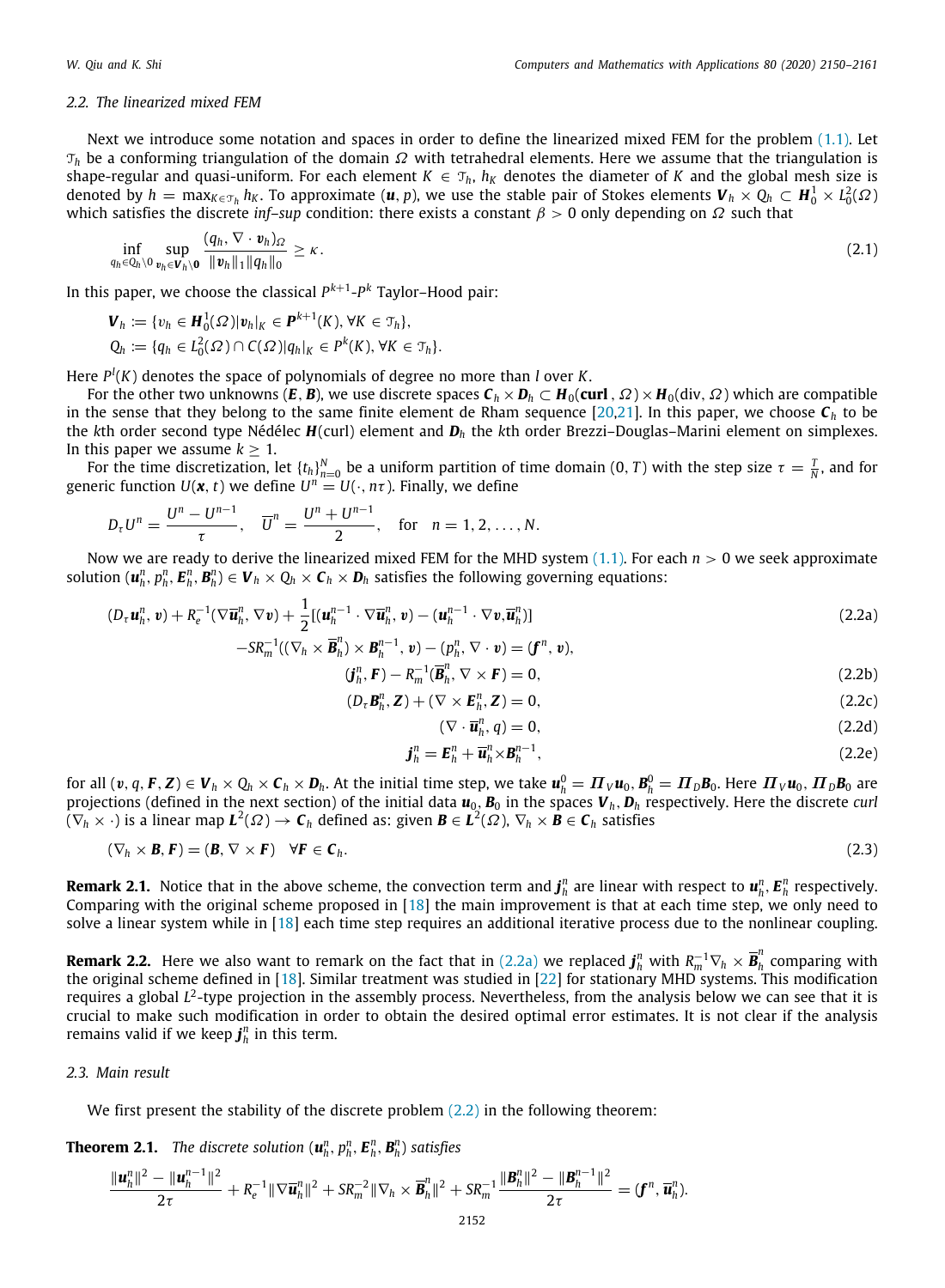*Consequently, we have for*  $n = 1, 2, \ldots, N$ *:* 

$$
\|\boldsymbol{u}_{h}^{n}\|^{2} + SR_{m}^{-1} \|\boldsymbol{B}_{h}^{n}\|^{2} + \tau \sum_{i=1}^{n} (R_{e}^{-1} \|\nabla \overline{\boldsymbol{u}}_{h}^{i}\|^{2} + 2SR_{m}^{-2} \|\nabla_{h} \times \overline{\boldsymbol{B}}_{h}^{i}\|^{2})
$$
  

$$
\leq \|\boldsymbol{u}_{h}^{0}\|^{2} + SR_{m}^{-1} \|\boldsymbol{B}_{h}^{0}\|^{2} + C\tau \sum_{i=1}^{n} R_{e} \|\boldsymbol{f}_{i}\|_{-1}^{2}.
$$

*In addition, the magnetic field is exactly divergence free:*

$$
\nabla \cdot \boldsymbol{B}_h^n = 0, \quad \text{for } n = 1, 2, \ldots, N,
$$

*provided*  $\nabla \cdot \mathbf{B}_h^0 = 0$ .

**Proof.** Taking  $(v, F, Z, q) = (\overline{u}_h^n, -SR_m^{-1} \nabla_h \times \overline{B}_h^n)$  $_{h}^{n}$ , SR $_{m}^{-1}\overline{B}_{h}^{n}$  $h_h^n$ ,  $p_h^n$ ) in [\(2.2a](#page-2-0))–[\(2.2d](#page-2-2)) and adding together, after some algebraic simplification we have:

$$
\frac{\|\mathbf{u}_{h}^{n}\|^2 - \|\mathbf{u}_{h}^{n-1}\|^2}{2\tau} + R_e^{-1} \|\nabla \overline{\mathbf{u}}_h^{n}\|^2 + SR_m^{-2} \|\nabla_h \times \overline{\mathbf{B}}_h^{n}\|^2 + SR_m^{-1} \frac{\|\mathbf{B}_h^{n}\|^2 - \|\mathbf{B}_h^{n-1}\|^2}{2\tau} = (\mathbf{f}^n, \overline{\mathbf{u}}_h^{n})
$$
  

$$
\leq C \|\mathbf{f}^n\|_{-1} \|\nabla \overline{\mathbf{u}}_h^{n}\| \leq CR_e \|\mathbf{f}^n\|^2_{-1} + \frac{1}{2} R_e^{-1} \|\nabla \overline{\mathbf{u}}_h^{n}\|^2.
$$

In the above estimate we used the Cauchy–Schwarz inequality, Poincaré inequality and Young's inequality. Hence for any  $n = 1, 2, \ldots, N$  if we sum over the above estimate from 1 to *k* we have

$$
\begin{aligned} \|\mathbf{u}_h^n\|^2 + SR_m^{-1} \|\mathbf{B}_h^n\|^2 + \tau \sum_{i=1}^n (R_e^{-1} \|\nabla \overline{\mathbf{u}}_h^i\|^2 + 2SR_m^{-2} \|\nabla_h \times \overline{\mathbf{B}}_h^i\|^2) \\ &\leq \|\mathbf{u}_h^0\|^2 + SR_m^{-1} \|\mathbf{B}_h^0\|^2 + C\tau \sum_{i=1}^n R_e \|\mathbf{f}_i\|_{-1}^2. \end{aligned}
$$

This completes the proof for the first assertion. For the second part, notice that  $\nabla \times \mathbf{C}_h \subset \mathbf{D}_h \cap \mathbf{H}_0(\text{div0}, \Omega)$ . Hence [\(2.2c\)](#page-2-3) is equivalent as

$$
D_{\tau}\mathbf{B}_{h}^{n}+\nabla\times\mathbf{E}_{h}^{n}=0.
$$

Or

$$
\frac{\boldsymbol{B}_{h}^{n}-\boldsymbol{B}_{h}^{n-1}}{\tau}+\nabla\times\boldsymbol{E}_{h}^{n}=0.
$$

Taking the divergence of the above equation we have:

$$
\nabla\cdot(\boldsymbol{B}_h^n-\boldsymbol{B}_h^{n-1})=0.
$$

This completes the proof.  $\square$ 

For the error estimates, we assume that the exact solution of MHD system [\(1.1](#page-0-4)) uniquely exists and the unknowns have following regularity property:

<span id="page-3-0"></span>
$$
\mathbf{u} \in L^{\infty}(0, T; \mathbf{H}^{1+s}(\Omega)), \mathbf{u}_t \in L^2(0, T; \mathbf{H}^{1+s}), \mathbf{u}_{tt} \in L^2(0, T; \mathbf{L}^2(\Omega)); \np \in L^{\infty}(0, T; H^s(\Omega)), p_t \in L^2(0, T; H^s(\Omega)); \n\mathbf{B}, \nabla \times \mathbf{B} \in L^{\infty}(0, T; \mathbf{H}^s(\Omega)), \mathbf{B}_t, \nabla \times \mathbf{B}_t, \mathbf{B}_{tt} \in L^2(0, T; L^2(\Omega)) \n\mathbf{E}, \nabla \times \mathbf{E} \in L^{\infty}(0, T; H^s(\Omega)),
$$
\n(2.4)

<span id="page-3-1"></span>where  $s > \frac{1}{2}$ . Under this assumption, our main error estimate result can be summarized as follows:

**Theorem 2.2.** Let  $(\mathbf{u}, p, \mathbf{B}, E)$  be the exact solution of ([1.1](#page-0-4)) with the above regularity ([2.4](#page-3-0)) holds. Let  $(\mathbf{u}_h, p_h, \mathbf{B}_h, E_h)$  be the *numerical solution of the discrete system* [\(2.2\)](#page-2-1). Then we have for all  $n = 1, 2, \ldots, N$ 

<span id="page-3-2"></span>
$$
\|\boldsymbol{u}^{n} - \boldsymbol{u}_{h}^{n}\|^{2} + \|\boldsymbol{B}^{n} - \boldsymbol{B}_{h}^{n}\|^{2} + C\tau \sum_{j=1}^{n} (\|\nabla \overline{\boldsymbol{u}}^{n} - \nabla \overline{\boldsymbol{u}}_{h}^{n}\|^{2} + \|\nabla_{h} \times \overline{\boldsymbol{B}}^{n} - \nabla_{h} \times \overline{\boldsymbol{B}}_{h}^{n}\|^{2})
$$
\n
$$
\leq e^{2CT} (h^{2\beta} + \tau^{2}),
$$
\n(2.5)

*at each time step, we also have*

<span id="page-3-3"></span>
$$
\|\nabla \boldsymbol{u}^{n} - \nabla \boldsymbol{u}_{h}^{n}\|^{2} + \|\nabla_{h} \times \boldsymbol{B}^{n} - \nabla_{h} \times \boldsymbol{B}_{h}^{n}\|^{2} \leq C(h^{2\beta} + \tau^{2}).
$$
\n(2.6)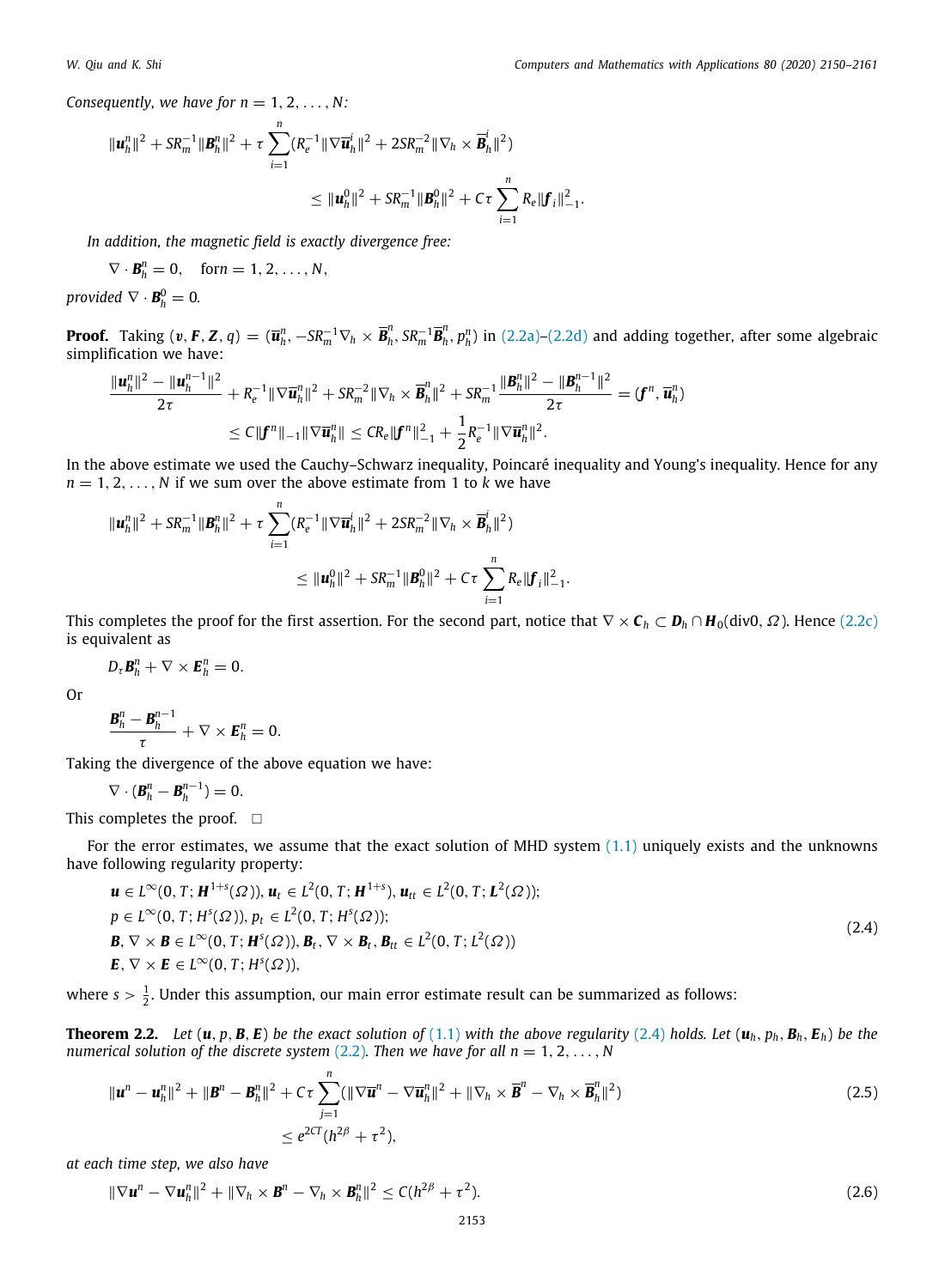*with*  $\beta = \min\{s, k + 1\}$  *and* C depends on the physical parameters but is independent of the discrete parameters  $\tau$  and h. *Further, at each time step, we have*

<span id="page-4-5"></span>
$$
\|\mathbf{E}^n - \mathbf{E}_h^n\|^2 \le C(\tau + h^{2\beta}).\tag{2.7}
$$
  
\n
$$
\|p^n - p_h^n\|^2 \le C(\tau^{-1}h^{2\beta} + \tau).
$$

*If we further assume that*  $u_t \in L^{\infty}(0,T;H^1(\Omega));$   $B_t, \nabla \times B_t \in L^{\infty}(0,T;L^2(\Omega))$ *, we have that:* 

<span id="page-4-7"></span><span id="page-4-6"></span>
$$
\|\boldsymbol{E}^n - \boldsymbol{E}_h^n\| \le C(\tau^2 + h^{2\beta}).\tag{2.9}
$$

## **3. Auxiliary estimates**

<span id="page-4-0"></span>In this section, we gather the necessary tools for the final error estimates in the next section. First we present an approximation property for the discrete *curl* operator:

**Lemma 3.1.** *For any vector field*  $C \in H$ (*curl*,  $\Omega$ ), we have

$$
\|\nabla_h \times \mathbf{C}\|_{L^p(\Omega)} \le \|\nabla \times \mathbf{C}\|_{L^p(\Omega)},
$$

*with any p*  $\in$  (1,  $\infty$ ).

**Proof.** Define  $\bm{\varPi}_h:\bm{L}^2(\varOmega)\to\bm{\mathsf{C}}_h$  be the standard  $L^2$ -projection. By the definition of the discrete *curl* operator ([2.3](#page-2-4)) we have for any  $C \in H$ (curl,  $\Omega$ )

 $(\nabla_h \times \mathbf{C}, \mathbf{F}) = (\mathbf{C}, \nabla \times \mathbf{F}) = (\nabla \times \mathbf{C}, \mathbf{F}) \quad \forall \mathbf{F} \in \mathbf{C}_h.$ 

Therefore, this implies that  $\nabla_h \times \mathbf{C} = \mathbf{\Pi}_h(\nabla \times \mathbf{C})$ . Similar to the proof of [[23](#page-11-16), Theorem 3], we have:

$$
\|\nabla_h \times \mathbf{C}\|_{L^p(\Omega)} = \|\mathbf{\Pi}_h(\nabla \times \mathbf{C})\|_{L^p(\Omega)} \leq C_p \|\nabla \times \mathbf{C}\|_{L^p(\Omega)},
$$

with any  $p \in [1, +\infty]$ .  $\square$ 

The next result gathers classical and discrete Sobolev inequalities needed for the error estimates in the next section [\[24,](#page-11-17)[25](#page-11-18)].

<span id="page-4-4"></span>**Lemma 3.2.** *For*  $\mathbf{u} \in \mathbf{H}^{1+s}(\Omega)$  *with*  $s > \frac{1}{2}$  *we have* 

∥*u*∥0,*<sup>p</sup>* ≤ *C*∥*u*∥1, *for* 1 ≤ *p* ≤ 6,  $||u||_{0,\infty}$  ≤  $C||u||_{1+s}$ .

*For*  $\mathbf{B} \in \mathbf{H}^{s}(\Omega)$  with  $s > \frac{1}{2}$ , we have

$$
\|\bm{B}\|_{0,3}\leq C\|\bm{B}\|_s.
$$

*Further, for*  $\mathbf{B} \in \mathbf{H}^{s}(\Omega) \cap \mathbf{H}(div0, \Omega)$ *, we have* 

$$
\|\boldsymbol{B}\|_{0,3}\leq C\|\boldsymbol{B}\|_{s}\leq C\|\nabla\times\boldsymbol{B}\|.
$$

Next we define the projections of the unknowns  $(\Pi_V \mathbf{u}, \Pi_0 p, \Pi_C \mathbf{E}, \Pi_D \mathbf{B})$  and gather their approximation properties. For the fluid pair  $u, p$ , we follow the idea used in [\[9](#page-11-7)]. Namely, for a fixed  $t \in (0, T]$ , for the exact solution  $(u, p) \in$  $H_0^1(\varOmega)\times L_0^2(\varOmega)$  we define the Stokes projection  $(\bm{\varPi}_{V}\bm{u},\varPi_{Q}p)\in\bm{V}_h\times Q_h$  satisfies

$$
R_e^{-1}(\nabla \mathbf{\Pi}_V \mathbf{u}, \nabla \mathbf{v}) - (\Pi_Q p, \nabla \cdot \mathbf{v}) = R_e^{-1}(\nabla \mathbf{u}, \nabla \mathbf{v}) - (p, \nabla \cdot \mathbf{v}),
$$
\n(3.1a)

<span id="page-4-3"></span><span id="page-4-2"></span><span id="page-4-1"></span>
$$
(\nabla \cdot \mathbf{\Pi}_V \mathbf{u}, q) = (\nabla \cdot \mathbf{u}, q), \tag{3.1b}
$$

for all  $(v, q) \in V_h \times Q_h$ . We can see that the above projection is defined globally over  $\Omega$  through the variational form of Stokes equations. For the electric field *E* we simply use the Nedéléc *H*-curl projection [[26](#page-11-19)], denoted by  $\mathbf{\Pi}_c E$ .

Finally, for the magnetic field *B*, notice that  $B_h \in D_h^0 := D_h \cap H_0(\text{div}0, \Omega)$  and  $B \in H_0(\text{div}0, \Omega)$ . We define the  $L^2$ -projection  $\bm{\varPi}_D: \bm{L}^2(\varOmega) \rightarrow \bm{D}_h^0$  such that  $\bm{\varPi}_D\bm{B} \in \bm{D}_h^0$  satisfies:

$$
(\boldsymbol{\Pi}_{\mathrm{D}}\mathbf{B},\mathbf{Z})=(\mathbf{B},\mathbf{Z})\quad\forall\mathbf{Z}\in\mathbf{D}_{h}^{0}.\tag{3.2}
$$

We have the following approximation property result for the projections [\[9,](#page-11-7)[27](#page-11-20)]:

**Lemma 3.3.** *Under the regularity assumption* [\(2.4\)](#page-3-0)*, the above projection satisfies*

$$
\|\delta_u\|_1 + \|\delta_p\| \leq Ch^{\beta}(\|\mathbf{u}\|_{1+\beta} + \|p\|_{\beta}),
$$
  

$$
\|\frac{\partial \delta_u}{\partial t}\|_1 \leq Ch^{\beta}(\|\mathbf{u}_t\|_{1+\beta} + \|p_t\|_{\beta}),
$$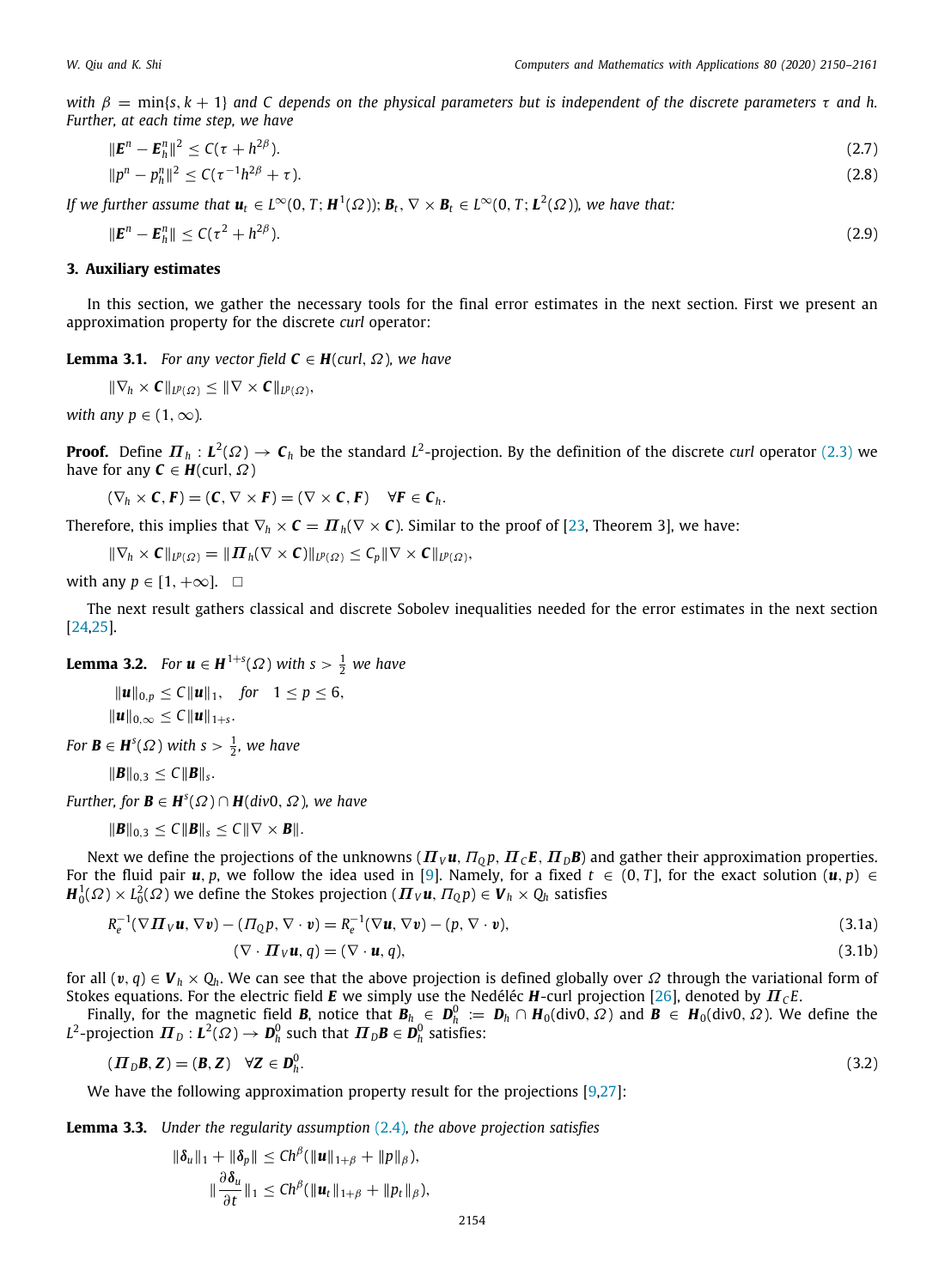$$
\| \mathbf{\Pi}_V \mathbf{u} \|_{\infty} + \| \mathbf{\Pi}_V \mathbf{u} \|_{1,3} \leq C (\| \mathbf{u} \|_{1+\beta} + \| p \|_{\beta}) < \infty,
$$
  

$$
\| \delta_E \| + \| \nabla \times \delta_E \| \leq C h^s (\| E \|_{\beta} + \| \nabla \times E \|_{\beta}),
$$
  

$$
\| \delta_B \| \leq C h^{\beta} \| B \|_{\beta},
$$
  

$$
\nabla_h \times \delta_B = \mathbf{0}.
$$

*with*  $\beta = \min\{s, k+1\}$ .

**Proof.** It suffices to establish the last two inequality and identity since others are well-known results [\[27\]](#page-11-20). Notice that since  $\bm{B}\in H_0(\text{div}0,\,\varOmega)$  we have that its BDM projection  $\bm{\varPi}_{\text{BDM}}\bm{B}\in\bm{D}_h^0.$  This implies that

$$
\|\boldsymbol{\delta}_{\boldsymbol{B}}\| \le \|\boldsymbol{B} - \boldsymbol{\varPi}_{\text{BDM}}\boldsymbol{B}\| \le C h^{\beta} \|\boldsymbol{B}\|_{\beta}.
$$
\n(3.3)

For the last identity, we can derive this identity by the definition of " $\nabla_h \times$ " [\(2.3\)](#page-2-4) and the projection  $\bm{\varPi}_D$  is  $L^2$ -projection onto  $\boldsymbol{D}_h^0$ : for any  $\boldsymbol{F} \in \boldsymbol{\mathcal{C}}_h$ 

$$
(\nabla_h \times \mathbf{\Pi}_D \mathbf{B}, \mathbf{F}) = (\mathbf{\Pi}_D \mathbf{B}, \nabla \times \mathbf{F}) = (\mathbf{B}, \nabla \times \mathbf{F}) = (\nabla_h \times \mathbf{B}, \mathbf{F}).
$$

This completes the proof since  $\nabla_h \times \mathbf{B}$ ,  $\nabla_h \times \mathbf{\Pi}_D \mathbf{B} \in \mathbf{C}_h$ .  $\square$ 

As a consequence of the above result, we have that the initial errors satisfy:

$$
\|\boldsymbol{u}^{0} - \boldsymbol{u}_{h}^{0}\|_{1} + \|\boldsymbol{B}^{0} - \boldsymbol{B}_{h}^{0}\| \leq Ch^{\beta}, \quad \nabla_{h} \times \boldsymbol{B}^{0} - \nabla_{h} \times \boldsymbol{B}_{h}^{0} = \mathbf{0}.
$$
\n(3.4)

<span id="page-5-2"></span>Finally, we need the well-known discrete Gronwall's inequality [[28](#page-11-21)]:

**Lemma 3.4.** *Let*  $\tau$ , *B* and  $a_k$ ,  $b_k$ ,  $c_k$ ,  $\gamma_k$  be non-negative numbers for all integers  $k > 0$ ,

$$
a_j+\tau\sum_{k=0}^Jb_k\leq \tau\sum_{k=0}^J\gamma_k a_k+\tau\sum_{k=0}^Jc_k+B,\quad\text{for}\quad J\geq 0,
$$

 $suppose$  that  $\tau\gamma_k < 1$  for all  $k$  and set  $\sigma_k = (1-\tau\gamma_k)^{-1}$ , Then it holds:

$$
a_j + \tau \sum_{k=0}^J b_k \leq e^{\tau \sum_{k=0}^J \gamma_k \sigma_k} (\tau \sum_{k=0}^J c_k + B).
$$

#### **4. Error estimates**

<span id="page-5-0"></span>In this section we present the main error estimates of the method. We first carry out the error equations for the error estimates. By convention, for a generic unknown  $\mathfrak{u}$ , its numerical approximation  $\mathfrak{u}_h$  and its projection  $\Pi\mathfrak{u}$ , we split the errors as:

$$
\mathfrak{U} - \mathfrak{U}_h = (\mathfrak{U} - \Pi \mathfrak{U}) + (\Pi \mathfrak{U} - \mathfrak{U}_h) := e_{\mathfrak{U}} + \delta_{\mathfrak{U}}.
$$
\n
$$
(4.1)
$$

First we notice that the exact solution of the system  $(1.1)$  $(1.1)$  satisfies the following variational equations at time  $t_n$ :

$$
(D_{\tau}\boldsymbol{u}^{n},\boldsymbol{v})+R_{e}^{-1}(\nabla\overline{\boldsymbol{u}}^{n},\nabla\boldsymbol{v})+\frac{1}{2}[(\boldsymbol{u}^{n-1}\cdot\nabla\overline{\boldsymbol{u}}^{n},\boldsymbol{v})-(\boldsymbol{u}^{n-1}\cdot\nabla\boldsymbol{v},\overline{\boldsymbol{u}}^{n})] -SR_{m}^{-1}((\nabla_{h}\times\overline{\boldsymbol{B}}^{n})\times\boldsymbol{B}^{n-1},\boldsymbol{v})-(p^{n},\nabla\cdot\boldsymbol{v})=(\boldsymbol{f}^{n},\boldsymbol{v})+\mathcal{R}_{1}(\boldsymbol{v}),
$$
\n(4.2a)

$$
((\nabla_h \times \overline{\mathbf{B}}^n) \times \mathbf{B}^{n-1}, \mathbf{v}) - (p^n, \nabla \cdot \mathbf{v}) = (\mathbf{f}^n, \mathbf{v}) + \mathcal{R}_1(\mathbf{v}),
$$
  
\n
$$
(\widetilde{\mathbf{J}}^n, \mathbf{F}) - R_m^{-1}(\overline{\mathbf{B}}^n, \nabla \times \mathbf{F}) = \mathcal{R}_2(\mathbf{F}),
$$
\n(4.2b)

$$
F_{\mathbf{m}}^{\mathbf{m}}(\mathbf{F}) - R_{\mathbf{m}}^{-1}(\overline{\mathbf{B}}^{\mathbf{n}}, \nabla \times \mathbf{F}) = \mathcal{R}_2(\mathbf{F}), \tag{4.2b}
$$

$$
(D_{\tau}\mathbf{B}^n,\mathbf{Z}) + (\nabla \times \mathbf{E}^n,\mathbf{Z}) = \mathcal{R}_3(\mathbf{Z}),\tag{4.2c}
$$

<span id="page-5-3"></span><span id="page-5-1"></span>
$$
(\nabla \cdot \overline{\mathbf{u}}^n, q) = 0,\tag{4.2d}
$$

$$
\tilde{\boldsymbol{j}}^n = \boldsymbol{E}^n + \overline{\boldsymbol{u}}^n \times \boldsymbol{B}^{n-1},\tag{4.2e}
$$

for all  $(v, q, F, Z) \in V_h \times Q_h \times C_h \times D_h$ . Here  $\mathcal{R}_1, \mathcal{R}_2, \mathcal{R}_3$  are the truncation error terms as follows:

$$
\mathcal{R}_1(\mathbf{v}) = (D_{\tau} \mathbf{u}^n - \mathbf{u}_t^n, \mathbf{v}) + Re^{-1}(\nabla \overline{\mathbf{u}}^n - \nabla \mathbf{u}^n, \nabla \mathbf{v}) \n+ \frac{1}{2} [(\mathbf{u}^{n-1} \cdot \nabla \overline{\mathbf{u}}^n, \mathbf{v}) - (\mathbf{u}^{n-1} \cdot \nabla \mathbf{v}, \overline{\mathbf{u}}^n)] - (\mathbf{u}^n \cdot \nabla \mathbf{u}^n, \mathbf{v}) \n- SR_m^{-1} [((\nabla_h \times \overline{\mathbf{B}}^n) \times \mathbf{B}^{n-1}, \mathbf{v}) - ((\nabla \times \mathbf{B}^n) \times \mathbf{B}^n, \mathbf{v})], \n\mathcal{R}_2(\mathbf{F}) = (\overline{\mathbf{u}}^n \times \mathbf{B}^{n-1} - \mathbf{u}^n \times \mathbf{B}^n, \mathbf{F}) - R_m^{-1} (\overline{\mathbf{B}}^n - \mathbf{B}^n, \nabla \times \mathbf{F}), \n\mathcal{R}_3(\mathbf{Z}) = (D_{\tau} \mathbf{B}^n - \mathbf{B}_t^n, \mathbf{Z}).
$$

If we subtract the numerical system  $(2.2)$  $(2.2)$  $(2.2)$  from the above system  $(4.2)$ , with some algebraic simplification and the projection properties  $(3.1)$  $(3.1)$  $(3.1)$ ,  $(3.2)$  $(3.2)$  $(3.2)$  we can obtain the error equations as follows: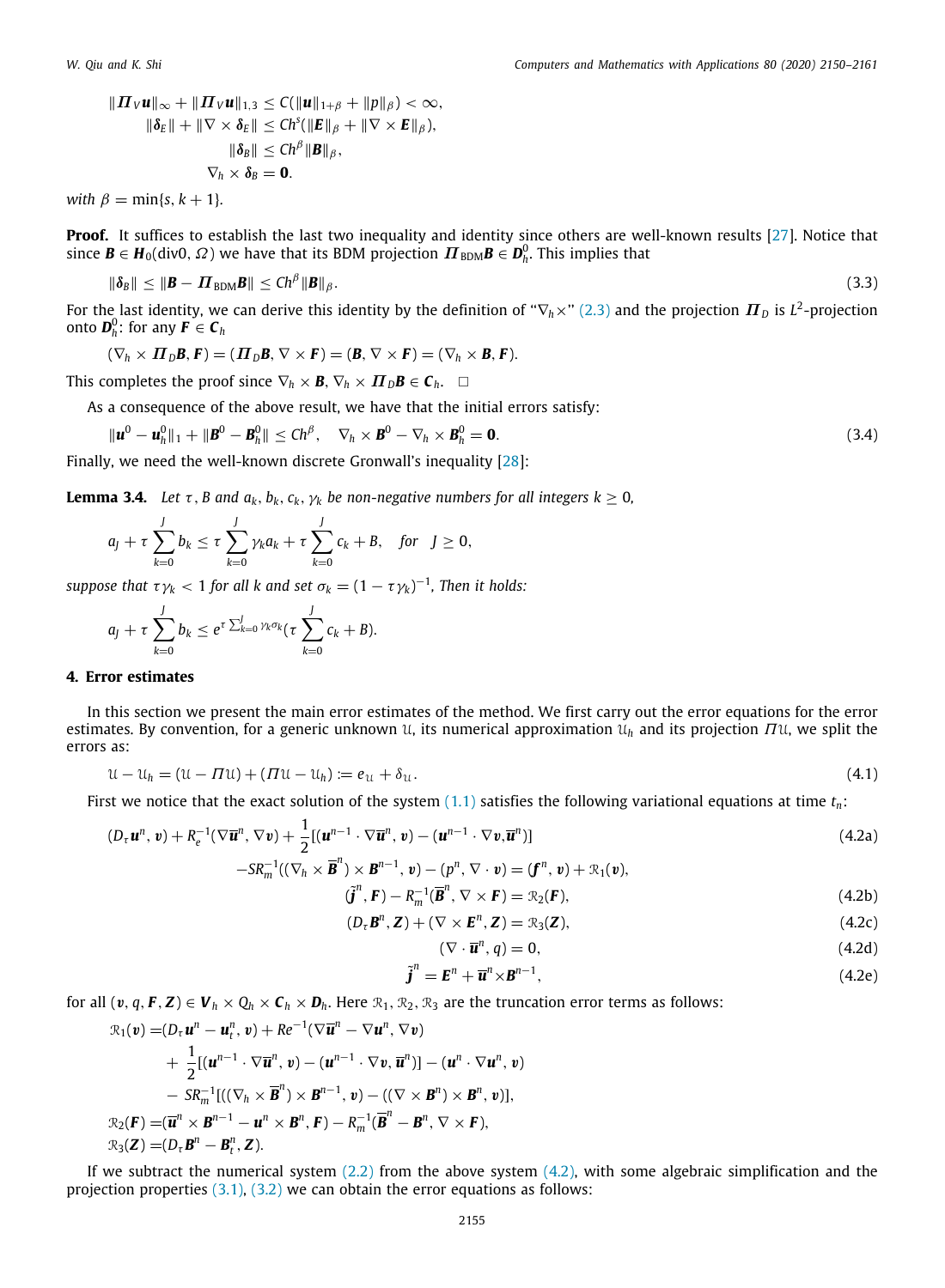**Lemma 4.1.** *The projection errors*  $(e_u, e_p, e_E, e_B)$  *satisfy the system:* 

$$
(D_{\tau}e_{\boldsymbol{u}}^n, \boldsymbol{v}) + R_e^{-1}(\nabla \bar{e}_{\boldsymbol{u}}^n, \nabla \boldsymbol{v}) - (e_{\boldsymbol{p}}^n, \nabla \cdot \boldsymbol{v}) = -(D_{\tau}\delta_{\boldsymbol{u}}^n, \boldsymbol{v}) + \mathcal{R}_1(\boldsymbol{v}) + \mathcal{O}(\boldsymbol{v}) + \mathcal{M}_1(\boldsymbol{v})
$$
\n(4.3a)

$$
(e_E^n, \mathbf{F}) - R_m^{-1}(\bar{e}_B^n, \nabla \times \mathbf{F}) = -(\delta_E^n, \mathbf{F}) + \mathcal{R}_2(\mathbf{F}) - \mathcal{M}_2(\mathbf{F}),
$$
\n(4.3b)

$$
(D_{\tau}e_{\mathbf{B}}^{n},\mathbf{Z}) + (\nabla \times e_{\mathbf{E}}^{n},\mathbf{Z}) = -(D_{\tau}\delta_{\mathbf{B}}^{n},\mathbf{Z}) - (\nabla \times \delta_{\mathbf{E}}^{n},\mathbf{Z}) + \mathcal{R}_{3}(\mathbf{Z}),
$$
\n(4.3c)

<span id="page-6-2"></span><span id="page-6-1"></span><span id="page-6-0"></span>
$$
(\nabla \cdot \vec{e}_{\mathbf{u}}^n, q) = 0,\tag{4.3d}
$$

*for all*  $(v, q, F, Z) \in V_h \times Q_h \times C_h \times D_h$ *. Here the nonlinear terms are gathered as:* 

$$
\mathcal{O}(\mathbf{v}) = -\frac{1}{2} [(\mathbf{u}^{n-1} \cdot \nabla \overline{\mathbf{u}}^n, \mathbf{v}) - (\mathbf{u}^{n-1} \cdot \nabla \mathbf{v}, \overline{\mathbf{u}}^n)] + \frac{1}{2} [(\mathbf{u}_h^{n-1} \cdot \nabla \overline{\mathbf{u}}_h^n, \mathbf{v}) - (\mathbf{u}_h^{n-1} \cdot \nabla \mathbf{v}, \overline{\mathbf{u}}_h^n)]
$$
  

$$
\mathcal{M}_1(\mathbf{v}) = SR_m^{-1}((\nabla_h \times \overline{\mathbf{B}}^n) \times \mathbf{B}^{n-1}, \mathbf{v}) - SR_m^{-1}((\nabla_h \times \overline{\mathbf{B}}_h^n) \times \mathbf{B}_h^{n-1}, \mathbf{v}),
$$
  

$$
\mathcal{M}_2(\mathbf{F}) = (\overline{\mathbf{u}}^n \times \mathbf{B}^{n-1} - \overline{\mathbf{u}}_h^n \times \mathbf{B}_h^{n-1}, \mathbf{F}).
$$

We are ready to prove our main result [Theorem 2.2](#page-3-1) with the above error equations.

**Proof of [Theorem 2.2.](#page-3-1)** We start by taking ( $v, F, Z, q$ )  $=$   $(\overline{e}_{u}^n, -S R_m^{-1} \nabla_h \times \overline{e}_{B}^n, S R_m^{-1} \overline{e}_{B}^n, e_p^n)$  in the error equations ([4.3a](#page-6-0))–[\(4.3d\)](#page-6-1) and adding together, with some algebraic simplification we have:

$$
\frac{\|e_{\mathbf{u}}^{n}\|^{2}-\|e_{\mathbf{u}}^{n-1}\|^{2}}{2\tau}+R_{e}^{-1}\|\nabla\bar{e}_{\mathbf{u}}^{n}\|^{2}+SR_{m}^{-1}\frac{\|e_{\mathbf{B}}^{n}\|^{2}-\|e_{\mathbf{B}}^{n-1}\|^{2}}{2\tau}+SR_{m}^{-2}\|\nabla_{h}\times\bar{e}_{\mathbf{B}}^{n}\|^{2}
$$
\n
$$
=-(D_{\tau}\delta_{\mathbf{u}}^{n},\bar{e}_{\mathbf{u}}^{n})+SR_{m}^{-1}(\delta_{\mathbf{E}}^{n},\nabla_{h}\times\bar{e}_{\mathbf{B}}^{n})-SR_{m}^{-1}(D_{\tau}\delta_{\mathbf{B}}^{n},\bar{e}_{\mathbf{B}}^{n})-SR_{m}^{-1}(\nabla\times\delta_{\mathbf{E}}^{n},\bar{e}_{\mathbf{B}}^{n})
$$
\n
$$
+\mathcal{R}_{1}(\bar{e}_{\mathbf{u}}^{n})+\mathcal{R}_{2}(-SR_{m}^{-1}\nabla_{h}\times\bar{e}_{\mathbf{B}}^{n})+\mathcal{R}_{3}(\bar{e}_{\mathbf{B}}^{n})
$$
\n
$$
+\mathcal{O}(\bar{e}_{\mathbf{u}}^{n})+\mathcal{M}_{1}(\bar{e}_{\mathbf{u}}^{n})+\mathcal{M}_{2}(SR_{m}^{-1}\nabla_{h}\times\bar{e}_{\mathbf{B}}^{n}).
$$

Next we will estimate each term on the right hand side of the above identity. For the first four linear terms, we simply use the Cauchy–Schwarz inequality and the approximation property of the projections [Lemma 3.3](#page-4-3) as follows:

$$
(D_{\tau}\delta_{\boldsymbol{u}}^{n},\bar{e}_{\boldsymbol{u}}^{n}) = \frac{1}{\tau}\int_{t_{n-1}}^{t_n}\int_{\Omega}\frac{\partial \delta_{\boldsymbol{u}}}{\partial t}(\rho,\boldsymbol{x})\cdot\bar{e}_{\boldsymbol{u}}^{n}d\boldsymbol{x}d\rho \leq \frac{1}{\tau}\int_{t_{n-1}}^{t_n}\|\frac{\partial \delta_{\boldsymbol{u}}}{\partial t}(\rho,\cdot)\|\|\bar{e}_{\boldsymbol{u}}^{n}\|d\rho
$$
  
\n
$$
\leq \frac{h^{\beta}\|\bar{e}_{\boldsymbol{u}}^{n}\|}{\tau}\int_{t_{n-1}}^{t_n}\|\boldsymbol{u}_{t}(\rho,\cdot)\|_{\beta}d\rho
$$
  
\n
$$
\leq \|\bar{e}_{\boldsymbol{u}}^{n}\|^{2} + \frac{h^{2\beta}}{\tau^{2}}\int_{t_{n-1}}^{t_n}\|\boldsymbol{u}_{t}(\rho,\cdot)\|_{\beta}^{2}d\rho\int_{t_{n-1}}^{t_n}1d\rho
$$
  
\n
$$
\leq \|\bar{e}_{\boldsymbol{u}}^{n}\|^{2} + \frac{h^{2\beta}}{\tau}\|\boldsymbol{u}_{t}(\rho,\cdot)\|_{L^{2}(t_{n-1},t_n;H^{\beta}(\Omega))}^{2}.
$$

For the second linear term we simply apply Cauchy–Schwarz inequality to have

 $SR_m^{-1}(\delta_E^n, \nabla_h \times \vec{e}_B^n) \leq Ch^{\beta} ||\mathbf{E}||_{\beta} ||\nabla_h \times \vec{e}_B^n|| \leq C\epsilon ||\nabla_h \times \vec{e}_B^n||^2 + C\epsilon^{-1}h^{2\beta}.$ 

For the third linear term, since  $\Pi_D\bm{B},\bm{B}_h\in D^0_h,$  with the orthogonal property of  $\Pi_D$  we have

$$
SR_m^{-1}(D_{\tau}\delta_{\boldsymbol{B}}^n,\,\overline{e}_{\boldsymbol{B}}^n)=0.
$$

For the last linear term, we have

$$
SR_m^{-1}(\nabla \times \delta_{\mathbf{E}}^n, \overline{e}_{\mathbf{B}}^n) \leq Ch^{\beta} \|\nabla \times \mathbf{E}\|_{\beta} \|\overline{e}_{\mathbf{B}}^n\| \leq C \|\overline{e}_{\mathbf{B}}^n\|^2 + Ch^{2\beta}.
$$

Truncation error estimates: In  $R_1(v)$ , there is a term as:

$$
(D_{\tau}\mathbf{u}^{n}-\mathbf{u}_{t}^{n},\,\overline{e}_{\mathbf{u}}^{n}),
$$

here is how we estimate this term by  $\|\boldsymbol{u}_{tt}\|_{L^2(t_{n-1},t_n;\boldsymbol{L}^2(\varOmega))}$ :

$$
(D_{\tau}\mathbf{u}^{n} - \mathbf{u}_{t}^{n}, \overline{e}_{\mathbf{u}}^{n}) = \frac{1}{\tau} \int_{\Omega} \int_{t_{n-1}}^{t_{n}} \mathbf{u}_{t}(\rho, \cdot) - \mathbf{u}_{t}(t_{n}, \cdot) d\rho \cdot \overline{e}_{\mathbf{u}}^{n} d\mathbf{x}
$$
  
\n
$$
= \frac{1}{\tau} \int_{\Omega} \int_{t_{n-1}}^{t_{n}} \int_{t_{n-1}}^{\rho} \mathbf{u}_{tt}(\sigma, \cdot) \overline{e}_{\mathbf{u}}^{n} d\sigma d\rho d\mathbf{x}
$$
  
\n
$$
\leq \frac{1}{\tau} \int_{t_{n-1}}^{t_{n}} \int_{t_{n-1}}^{\rho} \|\mathbf{u}_{tt}(\sigma, \cdot)\| \|\overline{e}_{\mathbf{u}}^{n}\| d\sigma d\rho = \frac{1}{\tau} \|\overline{e}_{\mathbf{u}}^{n}\| \int_{t_{n-1}}^{t_{n}} \int_{t_{n-1}}^{\rho} \|\mathbf{u}_{tt}(\sigma, \cdot)\| d\sigma d\rho
$$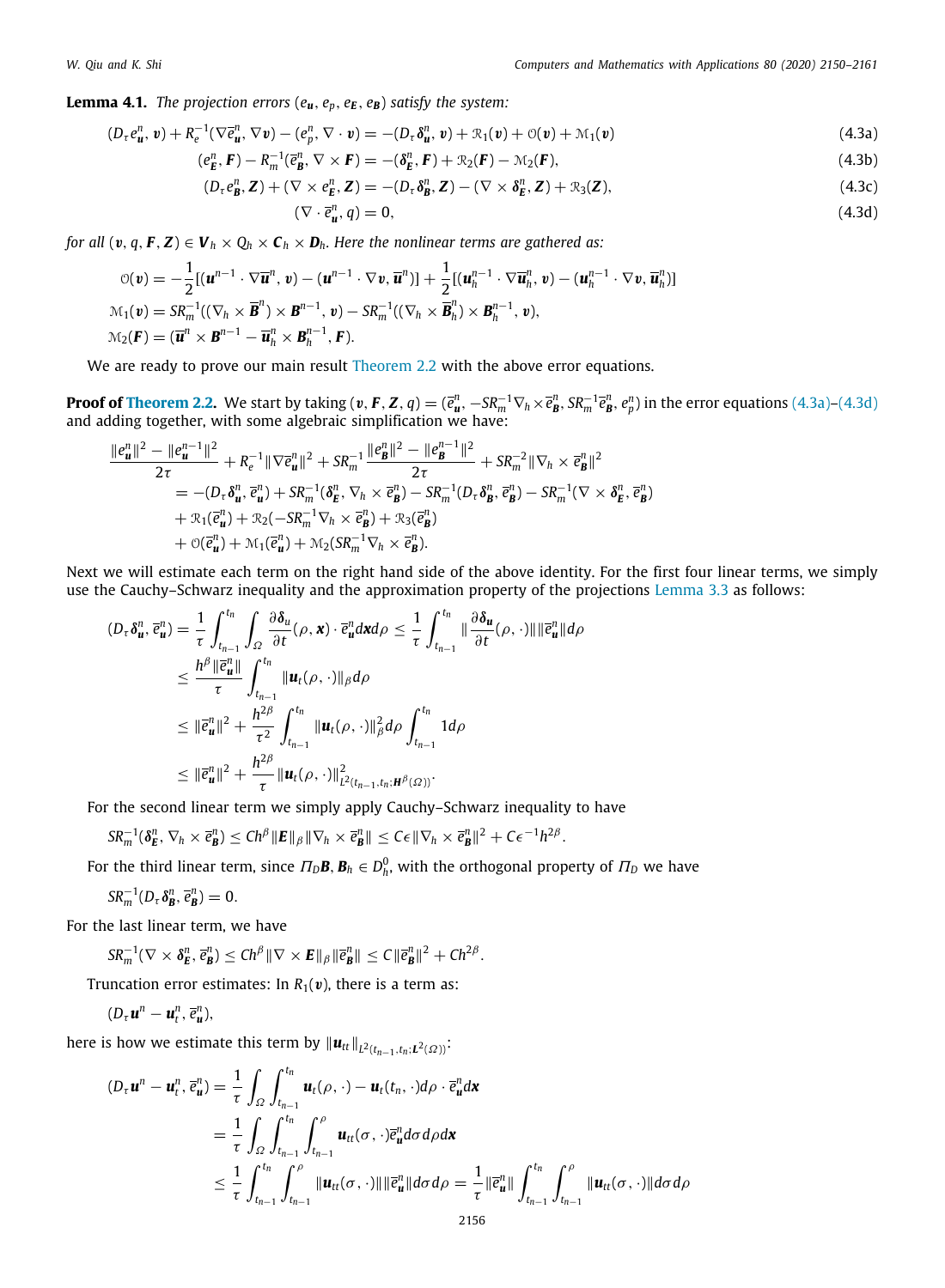$$
\leq \frac{1}{\tau} \|\overline{e}_{\mathbf{u}}^{n} \| \int_{t_{n-1}}^{t_n} \| \mathbf{u}_{tt}(\sigma, \cdot) \|_{L^2(t_{n-1}, \rho; \mathbf{L}^2(\Omega))} \| 1 \|_{L^2(t_{n-1}, \rho)} d\rho
$$
  
\n
$$
\leq \frac{1}{\tau} \|\overline{e}_{\mathbf{u}}^{n} \| \int_{t_{n-1}}^{t_n} \| \mathbf{u}_{tt}(\sigma, \cdot) \|_{L^2(t_{n-1}, t_n; \mathbf{L}^2(\Omega))} (\rho - t_{n-1})^{\frac{1}{2}} d\rho
$$
  
\n
$$
\leq C\tau \| \mathbf{u}_{tt} \|^2_{L^2((t_{n-1}, t_n), \mathbf{L}^2(\Omega))} + C \| \overline{e}_{\mathbf{u}}^{n} \|^2.
$$

Similarly, for  $\mathcal{R}_3(SR_m^{-1}\bar{e}_{\pmb{B}}^n)$  we have the following estimates:

$$
\mathcal{R}_3(SR_m^{-1}\overline{e}_{\boldsymbol{B}}^n) \le C\tau \|\boldsymbol{B}_{tt}\|_{L^2(t_{n-1},t_n;L^2(\Omega))} + C \|\overline{e}_{\boldsymbol{B}}^n\|^2.
$$
\n(4.4)

For other terms in  $\mathcal{R}_1(\bar{e}_{\bf u}^n)$ , the estimates are similar as the one shown below in  $\mathcal{R}_2(-S R_m^{-1} \nabla_h \times \bar{e}_{\bf B}^n)$  and we gather the result as follows:

$$
R_e^{-1}(\nabla \overline{\mathbf{u}}^n - \nabla \mathbf{u}^n, \nabla \overline{e}_{\mathbf{u}}^n) \leq C \epsilon \|\nabla \overline{e}_{\mathbf{u}}^n\|^2 + C \epsilon^{-1} \tau \|\nabla \mathbf{u}_t\|_{L^2(t_{n-1}, t_n; L^2(\Omega))}^2,
$$
  
\n
$$
\frac{1}{2} [(\mathbf{u}^{n-1} \cdot \nabla \overline{\mathbf{u}}^n, \overline{e}_{\mathbf{u}}^n) - (\mathbf{u}^{n-1} \cdot \nabla \overline{e}_{\mathbf{u}}^n, \overline{\mathbf{u}}^n)] - (\mathbf{u}^n \cdot \nabla \mathbf{u}^n, \overline{e}_{\mathbf{u}}^n)
$$
  
\n
$$
\leq C \epsilon \|\nabla \overline{e}_{\mathbf{u}}^n\|^2 + C \|\overline{e}_{\mathbf{u}}^n\|^2 + C \epsilon^{-1} \tau (\|\mathbf{u}_t\|_{L^2(t_{n-1}, t_n; L^2(\Omega))}^2 + \|\nabla \mathbf{u}_t\|_{L^2(t_{n-1}, t_n; L^2(\Omega))}^2)
$$
  
\n
$$
-SR_m^{-1} [((\nabla_h \times \overline{\mathbf{B}}^n) \times \mathbf{B}^{n-1}, \overline{e}_{\mathbf{u}}^n) - ((\nabla \times \mathbf{B}^n) \times \mathbf{B}^n, \overline{e}_{\mathbf{u}}^n)]
$$
  
\n
$$
\leq C \epsilon \|\nabla \overline{e}_{\mathbf{u}}^n\|^2 + C \epsilon^{-1} \tau (\|\mathbf{B}_t\|_{L^2(t_{n-1}, t_n; L^2(\Omega))}^2 + \|\nabla \times \mathbf{B}_t\|_{L^2(t_{n-1}, t_n; L^2(\Omega))}^2).
$$

Combining the estimates for all the terms in  $\mathcal{R}_1(\vec{e}_{\bm{u}}^n)$  we have

$$
\mathcal{R}_1(\vec{e}_{\mathbf{u}}^n) \leq C\epsilon \|\nabla \vec{e}_{\mathbf{u}}^n\|^2 + C\|\vec{e}_{\mathbf{u}}^n\|^2 + Ch^{2s} \|\nabla \times \vec{B}^n\|_s + C\tau \|\mathbf{u}_{tt}\|_{L^2((t_{n-1},t_n),\mathbf{L}^2(\Omega))}^2 + C\epsilon^{-1} \tau (\|\mathbf{u}_t\|_{L^2(t_{n-1},t_n;\mathbf{H}^1(\Omega))}^2 + \|\mathbf{B}_t\|_{L^2(t_{n-1},t_n;\mathbf{L}^2(\Omega))}^2 + \|\nabla \times \mathbf{B}_t\|_{L^2(t_{n-1},t_n;\mathbf{L}^2(\Omega))}^2).
$$
\n(4.5)

In  $R_2(-SR_m^{-1}\nabla_h \times \vec{e}_{\mathbf{B}}^n)$ , there is a term like this: (omit the coefficient for simplicity)

$$
(\overline{\boldsymbol{u}}^n \times \boldsymbol{B}^{n-1} - \boldsymbol{u}^n \times \boldsymbol{B}^n, \nabla_h \times \overline{\boldsymbol{e}}_B^n) = (\overline{\boldsymbol{u}}^n \times (\boldsymbol{B}^{n-1} - \boldsymbol{B}^n) + (\overline{\boldsymbol{u}}^n - \boldsymbol{u}^n) \times \boldsymbol{B}^n, \nabla_h \times \overline{\boldsymbol{e}}_B^n)
$$
  
=  $T_1 + T_2$ .

For  $T_1$ ,

$$
T_1 = \int_{t_{n-1}}^{t_n} \int_{\Omega} \mathbf{B}_t(\rho, \cdot) \times \overline{\mathbf{u}}^n \cdot \nabla_h \times \overline{e}_{\mathbf{B}}^n d\mathbf{x} d\rho \le \int_{t_{n-1}}^{t_n} \|\mathbf{B}_t(\rho, \cdot)\| \|\overline{\mathbf{u}}^n\|_{L^{\infty}(\Omega)} \|\nabla_h \times \overline{e}_{\mathbf{B}}^n\| d\rho
$$
  
\n
$$
\leq \|\mathbf{u}\|_{L^{\infty}(t_{n-1}, t_n; L^{\infty}(\Omega))} \|\nabla_h \times \overline{e}_{\mathbf{B}}^n\| \int_{t_{n-1}}^{t_n} \|\mathbf{B}_t(\rho, \cdot)\| d\rho
$$
  
\n
$$
\leq \epsilon \|\nabla_h \times \overline{e}_{\mathbf{B}}^n\|^2 + \epsilon^{-1} \|\mathbf{u}\|_{L^{\infty}(t_{n-1}, t_n; L^{\infty}(\Omega))}^2 (\int_{t_{n-1}}^{t_n} \|\mathbf{B}_t(\rho, \cdot)\| d\rho)^2
$$
  
\n
$$
\leq \epsilon \|\nabla_h \times \overline{e}_{\mathbf{B}}^n\|^2 + C\epsilon^{-1} \tau \|\mathbf{B}_t\|_{L^2(t_{n-1}, t_n; L^2(\Omega))}^2.
$$

The last step we used the Cauchy–Schwarz inequality and the fact that  $\overline{\bm{u}}^n\in$   $\bm{H}^{1+s}(\varOmega)\hookrightarrow \bm{L}^\infty(\varOmega).$  For  $T_2$ , with a similar technique as above, we have

$$
T_2 \leq \epsilon \|\nabla_h \times \overline{e}_{\mathbf{B}}^n\|^2 + \epsilon^{-1} \tau \|\mathbf{B}^n\|_{\mathbf{L}^3(\Omega)}^2 \|\mathbf{u}_t\|_{\mathcal{L}^2(t_{n-1}, t_n; \mathbf{H}^1(\Omega))}^2
$$
  

$$
\leq \epsilon \|\nabla_h \times \overline{e}_{\mathbf{B}}^n\|^2 + C\epsilon^{-1} \tau \|\mathbf{u}_t\|_{\mathcal{L}^2(t_{n-1}, t_n; \mathbf{H}^1(\Omega))}^2,
$$

the last step we used the regularity assumption 2.4 and that  $\bm{H}^{\text{s}}(\varOmega)\hookrightarrow \bm{L}^{\text{3}}(\varOmega)$ . For the second term in  $\mathbb{R}_2(-S R_m^{-1} \nabla_h \times \vec{e}_B^n)$ , we have

$$
SR_m^{-2}(\overline{\mathbf{B}}^n - \mathbf{B}^n, \nabla \times (\nabla_h \times \overline{e}_{\mathbf{B}}^n)) = -\frac{1}{2}SR_m^{-2}(\nabla \times (\mathbf{B}^n - \mathbf{B}^{n-1}), \nabla_h \times \overline{e}_{\mathbf{B}}^n)
$$
  
\n
$$
= -\frac{1}{2}SR_m^{-2} \int_{t_{n-1}}^{t_n} \int_{\Omega} \nabla \times \mathbf{B}_t(\rho, \mathbf{x}) \cdot \nabla_h \times \overline{e}_{\mathbf{B}}^n d\mathbf{x} d\rho
$$
  
\n
$$
\leq C \|\nabla_h \times \overline{e}_{\mathbf{B}}^n\| \int_{t_{n-1}}^{t_n} \|\nabla \times \mathbf{B}_t(\rho, \mathbf{x})\| d\rho
$$
  
\n
$$
\leq C (\epsilon \|\nabla_h \times \overline{e}_{\mathbf{B}}^n\|^2 + \epsilon^{-1} (\int_{t_{n-1}}^{t_n} \|\nabla \times \mathbf{B}_t(\rho, \mathbf{x})\| d\rho)^2)
$$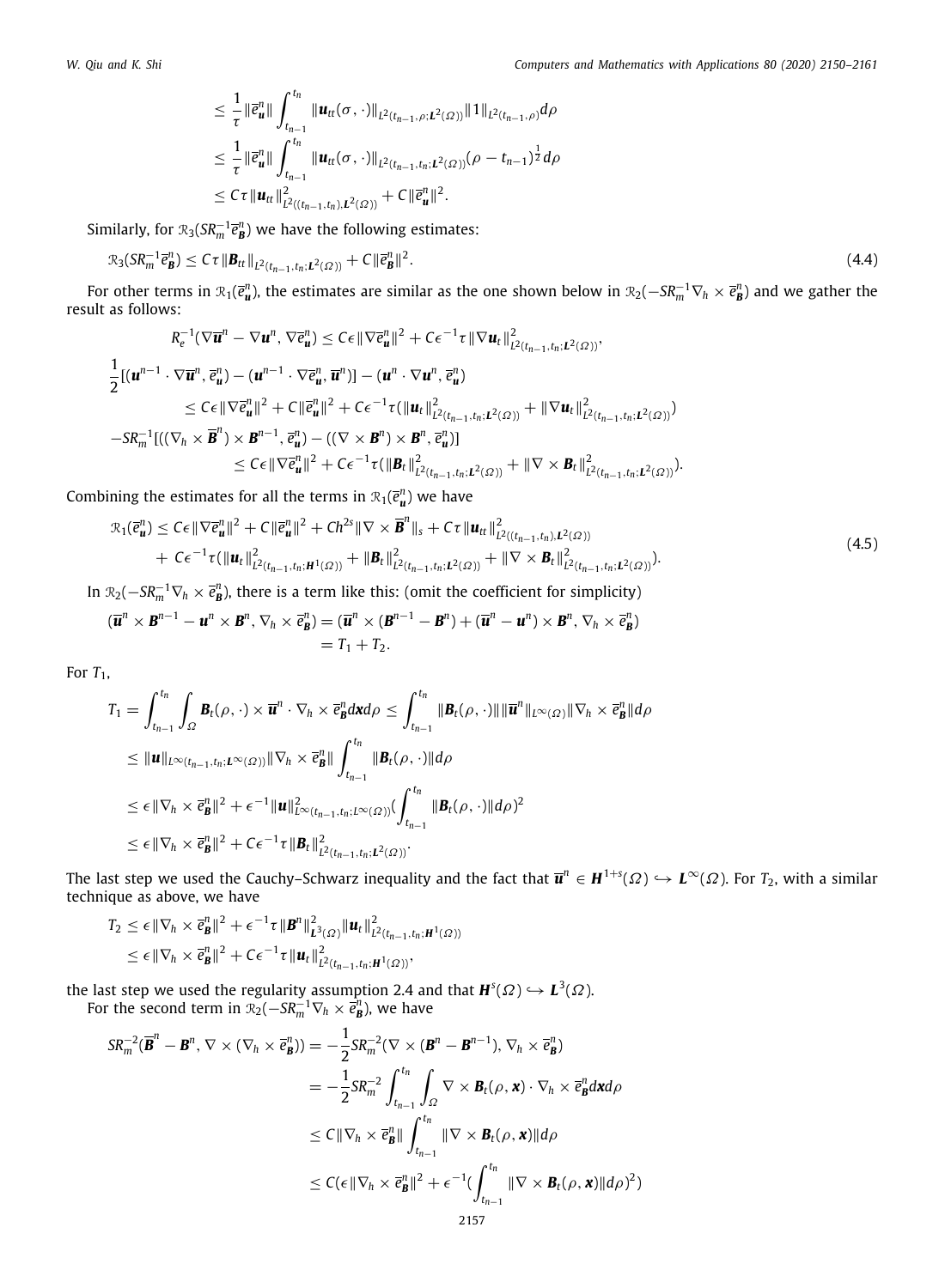*W. Qiu and K. Shi Computers and Mathematics with Applications 80 (2020) 2150–2161*

$$
\leq C\epsilon \|\nabla_h \times \vec{e}_{\mathbf{B}}^n\|^2 + C\epsilon^{-1} \int_{t_{n-1}}^{t_n} \|\nabla \times \mathbf{B}_t(\rho, \mathbf{x})\|^2 d\rho \int_{t_{n-1}}^{t_n} 1 d\rho
$$
  
=  $C\epsilon \|\nabla_h \times \vec{e}_{\mathbf{B}}^n\|^2 + C\epsilon^{-1} \tau \|\nabla \times \mathbf{B}_t\|^2_{L^2(t_{n-1}, t_n; L^2(\Omega))}.$ 

Combining above estimates, we have

$$
\mathcal{R}_2(-SR_m^{-2}\nabla_h\times\bar{e}_{\mathbf{B}}^n)\leq C\epsilon \|\nabla_h\times\bar{e}_{\mathbf{B}}^n\|^2+C\epsilon^{-1}\tau(\|\mathbf{B}_t\|^2_{L^2(t_{n-1},t_n;L^2)(\Omega)}+\|\nabla\times\mathbf{B}_t\|^2_{L^2(t_{n-1},t_n;L^2(\Omega))}+\|\mathbf{u}_t\|^2_{L^2(t_{n-1},t_n;L^2(\Omega))}).
$$

Finally, we bound the nonlinear terms as follows:

$$
\begin{split}\n\mathcal{O}(\vec{e}_{\mathbf{u}}^{n}) &= -\frac{1}{2} [(\mathbf{u}^{n-1} \cdot \nabla \overline{\mathbf{u}}^{n}, \vec{e}_{\mathbf{u}}^{n}) - (\mathbf{u}_{h}^{n-1} \cdot \nabla \overline{\mathbf{u}}_{h}^{n}, \vec{e}_{\mathbf{u}}^{n})] + \frac{1}{2} [(\mathbf{u}^{n-1} \cdot \nabla \vec{e}_{\mathbf{u}}^{n}, \overline{\mathbf{u}}^{n}) - (\mathbf{u}_{h}^{n-1} \cdot \nabla \vec{e}_{\mathbf{u}}^{n}, \overline{\mathbf{u}}_{h}^{n})] \\
&= -\frac{1}{2} (\mathbf{u}^{n-1} \cdot \nabla (\overline{\mathbf{u}}^{n} - \overline{\mathbf{u}}_{h}^{n}), \vec{e}_{\mathbf{u}}^{n}) - \frac{1}{2} ((\mathbf{u}^{n-1} - \mathbf{u}_{h}^{n-1}) \cdot \nabla \overline{\mathbf{u}}_{h}^{n}, \vec{e}_{\mathbf{u}}^{n}) \\
&+ \frac{1}{2} (\mathbf{u}^{n-1} \cdot \nabla \vec{e}_{\mathbf{u}}^{n}, \overline{\mathbf{u}}^{n} - \overline{\mathbf{u}}_{h}^{n}) + \frac{1}{2} ((\mathbf{u}^{n-1} - \mathbf{u}_{h}^{n-1}) \cdot \nabla \vec{e}_{\mathbf{u}}^{n}, \overline{\mathbf{u}}_{h}^{n}) \\
&= -\frac{1}{2} (\mathbf{u}^{n-1} \cdot \nabla (\overline{\mathbf{u}}^{n} - \overline{\mathbf{u}}_{h}^{n}), \vec{e}_{\mathbf{u}}^{n}) - \frac{1}{2} ((\mathbf{u}^{n-1} - \mathbf{u}_{h}^{n-1}) \cdot \nabla \mathbf{H}_{V} \overline{\mathbf{u}}^{n}, \vec{e}_{\mathbf{u}}^{n}) \\
&+ \frac{1}{2} (\mathbf{u}^{n-1} \cdot \nabla \vec{e}_{\mathbf{u}}^{n}, \overline{\mathbf{u}}^{n} - \overline{\mathbf{u}}_{h}^{n}) + \frac{1}{2} ((\mathbf{u}^{n-1} - \mathbf{u}_{h}^{n-
$$

The terms in the last step can be bounded using Hölder's inequality, Sobolev inequalities [Lemma 3.2](#page-4-4) and the approximation properties of the projections in [Lemma 3.3](#page-4-3) as:

$$
-\frac{1}{2}(\mathbf{u}^{n-1}\cdot\nabla(\overline{\mathbf{u}}^n-\overline{\mathbf{u}}_h^n),\overline{e}_{\mathbf{u}}^n) = -\frac{1}{2}(\mathbf{u}^{n-1}\cdot\nabla(\overline{\delta}_{\mathbf{u}}^n+\overline{e}_{\mathbf{u}}^n),\overline{e}_{\mathbf{u}}^n)
$$
  
\n
$$
\leq C\|\mathbf{u}^{n-1}\|_{0,\infty}\|\nabla(\overline{\delta}_{\mathbf{u}}^n+\overline{e}_{\mathbf{u}}^n)\|\|\overline{e}_{\mathbf{u}}^n\|
$$
  
\n
$$
\leq C\epsilon\|\nabla\overline{e}_h^n\|^2 + C\epsilon^{-1}\|\overline{e}_h^n\|^2 + C\epsilon^{-1}h^{2\beta},
$$
  
\n
$$
-\frac{1}{2}((\mathbf{u}^{n-1}-\mathbf{u}_h^{n-1})\cdot\nabla \mathbf{\Pi}_V\overline{\mathbf{u}}^n,\overline{e}_{\mathbf{u}}^n) \leq C\|(\overline{\delta}_{\mathbf{u}}^{n-1}+e_{\mathbf{u}}^{n-1})\|\|\nabla \mathbf{\Pi}_V\overline{\mathbf{u}}^n\|_{0,3}\|\overline{e}_{\mathbf{u}}^n\|_{0,6}
$$
  
\n
$$
\leq C\epsilon\|\nabla\overline{e}_{\mathbf{u}}^n\|^2 + C\epsilon^{-1}\|e_{\mathbf{u}}^{n-1}\|^2 + C\epsilon^{-1}h^{2\beta},
$$
  
\n
$$
\frac{1}{2}(\mathbf{u}^{n-1}\cdot\nabla\overline{e}_{\mathbf{u}}^n,\overline{\mathbf{u}}^n-\overline{\mathbf{u}}_h^n) \leq \|\mathbf{u}^{n-1}\|_{0,\infty}\|\overline{\delta}_{\mathbf{u}}^n+\overline{e}_{\mathbf{u}}^n\|\|\nabla\overline{e}_{\mathbf{u}}^n\|
$$
  
\n
$$
\leq C\epsilon\|\nabla\overline{e}_{\mathbf{u}}^n\|^2 + C\epsilon^{-1}\|\overline{e}_{\mathbf{u}}^n\|^2 + C\epsilon^{-1}h^{2\beta},
$$
  
\n
$$
\frac{1}{2}((\
$$

This concludes that

$$
\mathcal{O}(\overline{e}_{\mathbf{u}}^n) \leq C\epsilon \|\nabla \overline{e}_{h}^n\|^2 + C\epsilon^{-1}(\|e_{h}^{n-1}\|^2 + \|e_{h}^n\|^2) + C\epsilon^{-1}h^{2\beta}.
$$
\n(4.7)

Similarly, for  $\mathcal{M}_1(\bar{e}_{\bm u}^n)+\mathcal{M}_2(SR_m^{-1}\nabla_h\times\bar{e}_{\bm B}^n)$  we start with some algebraic rearrangement as follows:

$$
\mathcal{M}_1(\overline{e}_{\mathbf{u}}^n) + \mathcal{M}_2(SR_m^{-1}\nabla_h \times \overline{e}_{\mathbf{B}}^n) =
$$
\n
$$
SR_n^{-1}(\nabla_h \times (\overline{\mathbf{B}}^n - \overline{\mathbf{B}}_h^n) \times \mathbf{B}^{n-1}, \overline{e}_{\mathbf{u}}^n) + SR_m^{-1}((\nabla_h \times \overline{\mathbf{B}}_h^n) \times (\mathbf{B}^{n-1} - \mathbf{B}_h^{n-1}), \overline{e}_{\mathbf{u}}^n)
$$
\n
$$
+ SR_m^{-1}((\overline{\mathbf{u}}^n - \overline{\mathbf{u}}_h^n) \times \mathbf{B}^{n-1}, \nabla_h \times \overline{e}_{\mathbf{B}}^n) + SR_m^{-1}(\overline{\mathbf{u}}_h^n \times (\mathbf{B}^{n-1} - \mathbf{B}_h^{n-1}), \nabla_h \times \overline{e}_{\mathbf{B}}^n)
$$
\n
$$
= M_1 + M_2 + M_3 + M_4.
$$

Next we will estimate  $M_1 + M_3$  and  $M_2 + M_4$  separately. Namely, we have

$$
M_1 + M_3 = SR_m^{-1}((\nabla_h \times (\overline{\delta}_{\mathbf{B}}^n) + \overline{e}_{\mathbf{B}}^n) \times \mathbf{B}^{n-1}, \overline{e}_{\mathbf{u}}^n) + SR_m^{-1}((\overline{\delta}_{\mathbf{u}}^n + \overline{e}_{\mathbf{u}}^n) \times \mathbf{B}^{n-1}, \nabla_h \times \overline{e}_{\mathbf{B}}^n)
$$
  
=  $SR_m^{-1}((\nabla_h \times \overline{\delta}_{\mathbf{B}}^n) \times \mathbf{B}^{n-1}, \overline{e}_{\mathbf{u}}^n) + SR_m^{-1}(\overline{\delta}_{\mathbf{u}}^n \times \mathbf{B}^{n-1}, \nabla_h \times \overline{e}_{\mathbf{B}}^n)$   
+  $SR_m^{-1}((\nabla_h \times \overline{e}_{\mathbf{B}}^n) \times \mathbf{B}^{n-1}, \overline{e}_{\mathbf{u}}^n) + SR_m^{-1}(\overline{e}_{\mathbf{u}}^n \times \mathbf{B}^{n-1}, \nabla_h \times \overline{e}_{\mathbf{B}}^n)$ 

The last two terms cancelled out due to the fact  $a\times b+b\times a=0,$  the first term vanishes due to the fact  $\nabla_h\times\delta_B^n=0,$ hence

$$
M_1 + M_3 = SR_m^{-1}(\overline{\boldsymbol{\delta}}_{\mathbf{u}}^n \times \mathbf{B}^{n-1}, \nabla_h \times \overline{\boldsymbol{e}}_{\mathbf{B}}^n) \le C \|\overline{\boldsymbol{\delta}}_{\mathbf{u}}^n\|_{0,6} \|\mathbf{B}^{n-1}\|_{0,3} \|\nabla_h \times \overline{\boldsymbol{e}}_{\mathbf{B}}^n\| \le C\epsilon \|\nabla_h \times \overline{\boldsymbol{e}}_{\mathbf{B}}^n\|^2 + C\epsilon^{-1}h^{2\beta}.
$$

(4.6)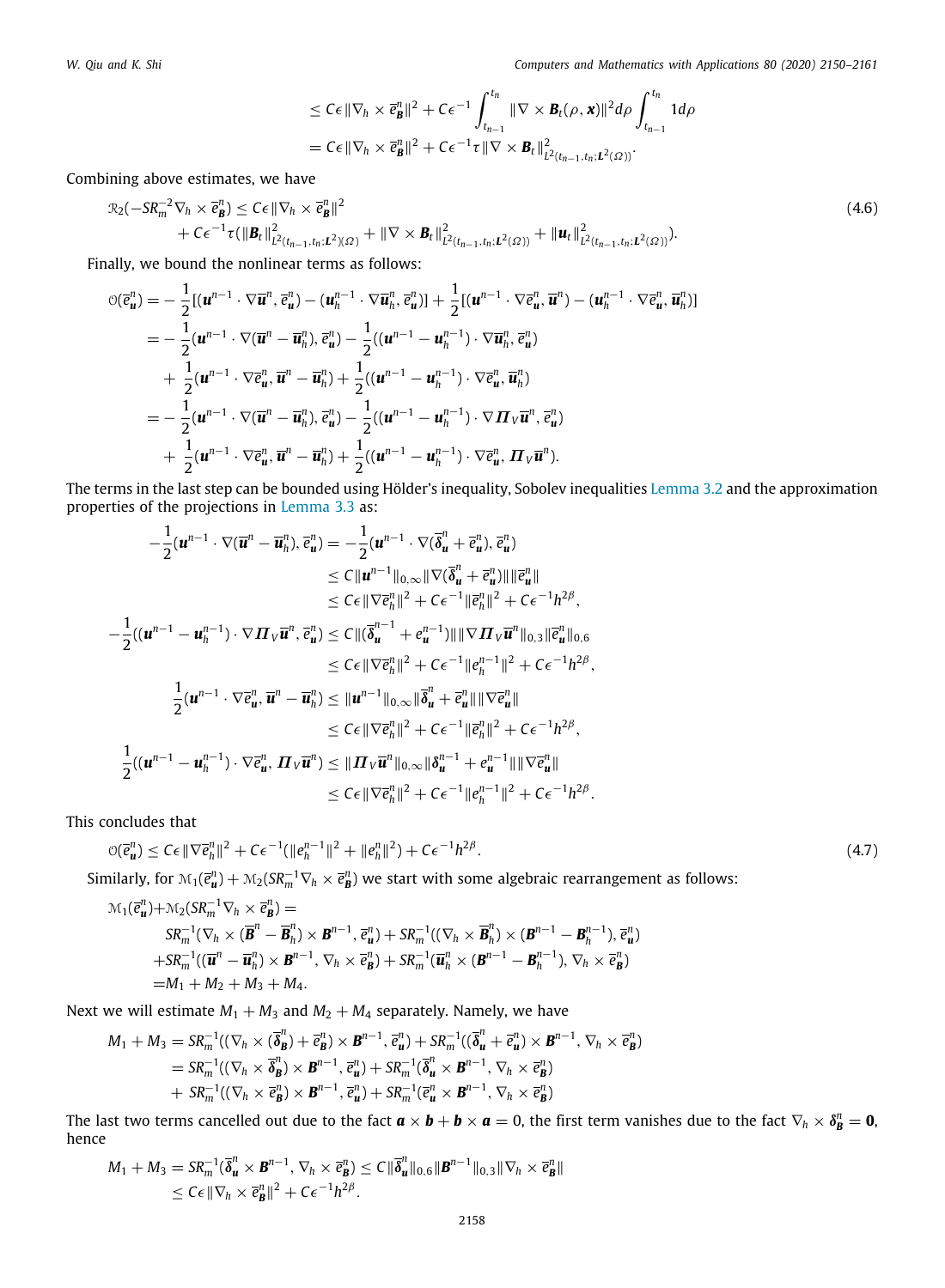For  $M_2 + M_4$ , we insert this identity:

$$
SR_m^{-1}((\nabla_h \times \overline{e}_B^n) \times (\mathbf{B}^{n-1} - \mathbf{B}_h^{n-1}), \overline{e}_u^n) + SR_m^{-1}(\overline{e}_u^n \times (\mathbf{B}^{n-1} - \mathbf{B}_h^{n-1}), \nabla_h \times \overline{e}_B^n) = 0
$$
  
M + M, with simple algebraic expectation, we arrive at:

into  $M_2 + M_4$  with simple algebraic cancelation, we arrive at:

$$
M_2 + M_4
$$
  
\n
$$
= SR_m^{-1} \Big[ ((\nabla_h \times \Pi_D \overline{B}^n) \times (B^{n-1} - B_h^{n-1}), \overline{e}_u^n) + (\Pi_V \overline{u}^n \times (B^{n-1} - B_h^{n-1}), \nabla_h \times \overline{e}_B^n) \Big]
$$
  
\n
$$
\leq C \|\nabla_h \times \Pi_D \overline{B}^n\|_{0,3} \|\delta_B^{n-1} + e_B^{n-1}\| \| \overline{e}_u^n\|_{0,6} + \|\Pi_V \overline{u}^n\|_{0,\infty} \|\delta_B^{n-1} + e_B^{n-1}\| \| \nabla_h \times \overline{e}_B^n\|
$$
  
\n
$$
\leq C\epsilon (\|\nabla \overline{e}_u^n\|^2 + \|\nabla_h \times \overline{e}_B^n\|^2) + C\epsilon^{-1} \|e_B^{n-1}\|^2 + C\epsilon^{-1} h^{2\beta}.
$$

Now if we combine all the above estimates we arrive at:

<span id="page-9-0"></span>
$$
\frac{\|e_{\mathbf{u}}^{n}\|^{2}-\|e_{\mathbf{u}}^{n-1}\|^{2}}{2\tau}+R_{\epsilon}^{-1}\|\nabla\bar{e}_{\mathbf{u}}^{n}\|^{2}+SR_{m}^{-1}\frac{\|e_{\mathbf{B}}^{n}\|^{2}-\|e_{\mathbf{B}}^{n-1}\|^{2}}{2\tau}+SR_{m}^{-2}\|\nabla_{h}\times\bar{e}_{\mathbf{B}}^{n}\|^{2}\leq C\epsilon(\|\nabla\bar{e}_{\mathbf{u}}^{n}\|^{2}+\|\nabla_{h}\times\bar{e}_{\mathbf{B}}^{n}\|^{2})+C\epsilon^{-1}(h^{2s}+\|e_{\mathbf{u}}^{n}\|^{2}+\|\bar{e}_{\mathbf{u}}^{n-1}\|^{2}+\|e_{\mathbf{B}}^{n}\|^{2}+\|e_{\mathbf{B}}^{n-1}\|^{2})+C\tau(\|\mathbf{u}_{tt}\|_{L^{2}(t_{n-1},t_{n};L^{2}(\Omega))}^{2}+\|\mathbf{B}_{tt}\|_{L^{2}(t_{n-1},t_{n};L^{2}(\Omega))}^{2})+C\epsilon^{-1}\tau(\|\mathbf{u}_{t}\|_{L^{2}(t_{n-1},t_{n},\mathbf{H}^{1}(\Omega))}^{2}+\|\mathbf{B}_{t}\|_{L^{2}(t_{n-1},t_{n},L^{2}(\Omega))}^{2})+||\mathbf{B}_{t}\|_{L^{2}(t_{n-1},t_{n},L^{2}(\Omega))}^{2}+\|\nabla\times\mathbf{B}_{t}\|_{L^{2}(t_{n-1},t_{n},L^{2}(\Omega))}^{2})
$$

If we take  $\epsilon = \min\{\frac{1}{2}R_e^{-1},\frac{1}{2}SR_m^{-2}\}$ , multiplying  $2\tau$  on the above estimate and sum over  $j = 1,\ldots,n$  we have

$$
||e_{\mathbf{u}}^{n}||^{2} + ||e_{\mathbf{B}}^{n}||^{2} + C\tau \sum_{j=1}^{n} (||\nabla \bar{e}_{\mathbf{u}}^{n}||^{2} + ||\nabla_{h} \times \bar{e}_{\mathbf{B}}^{n}||^{2})
$$
  
\n
$$
\leq ||e_{\mathbf{u}}^{0}||^{2} + ||e_{\mathbf{B}}^{0}||^{2} + C\tau \sum_{j=0}^{n} (h^{2s} + ||e_{\mathbf{u}}^{n}||^{2} + ||e_{\mathbf{B}}^{n}||^{2})
$$
  
\n
$$
+ C\tau^{2} (||\mathbf{u}_{tt}||_{L^{2}(0,t_{n};L^{2}(\Omega))}^{2} + ||\mathbf{B}_{tt}||_{L^{2}(0,t_{n};L^{2}(\Omega))}^{2})
$$
  
\n
$$
+ C\tau^{2} (||\mathbf{u}_{tt}||_{L^{2}(0,t_{n};\mathbf{H}^{1}(\Omega))}^{2} + ||\mathbf{B}_{tt}||_{L^{2}(0,t_{n};L^{2}(\Omega))}^{2} + ||\nabla \times \mathbf{B}_{t}||_{L^{2}(0,t_{n};L^{2}(\Omega))}^{2})
$$
  
\n
$$
+ Ch^{2\beta} ||\mathbf{u}_{t}||_{L^{2}(0,t_{n};\mathbf{H}^{1}(\Omega))}^{2}.
$$

By the fact  $e^0_{\mathbf{u}}=0, e^0_{\mathbf{B}}=0$  and the regularity assumption [\(2.4\)](#page-3-0), we have

$$
||e_u^n||^2 + ||e_B^n||^2 + C\tau \sum_{j=1}^n (||\nabla \overline{e}_u^n||^2 + ||\nabla_h \times \overline{e}_B^n||^2)
$$
  

$$
\leq C\tau \sum_{j=0}^n (||e_u^n||^2 + ||e_B^n||^2) + C(h^{2\beta} + \tau^2).
$$

By the discrete Gronwall's inequality [Lemma 3.4](#page-5-2) with  $C\tau < \frac{1}{2}$ , we have

$$
||e_u^n||^2 + ||e_B^n||^2 + C\tau \sum_{j=1}^n (||\nabla \overline{e}_u^n||^2 + ||\nabla_h \times \overline{e}_B^n||^2)
$$
  

$$
\leq e^{2CT}(h^{2\beta} + \tau^2).
$$

We complete the proof of [\(2.5\)](#page-3-2) by applying the triangle inequality, approximation properties of the projections [Lemma 3.3](#page-4-3) together with above estimates. Combining the above estimate with [\(4.8\)](#page-9-0) we can deduce the estimates [\(2.6\)](#page-3-3) with the initial error estimates ([3.4\)](#page-5-3).

With the above estimates for  $u$ ,  $B$ , we can simply take  $F=e_E^n$  in ([4.3b\)](#page-6-2), with some algebraic rearrangement, we arrive at:

$$
||e_E^n||^2 = R_m^{-1}(\nabla_h \times \overline{e}_B^n, e_E^n) - (\delta_E^n, e_E^n) + \mathcal{R}_2(e_E^n) - \mathcal{M}_2(e_E^n) \leq C(||\nabla_h \times \overline{e}_B^n|| + ||\delta_E^n||) ||e_E^n|| + \mathcal{R}_2(e_E^n) - \mathcal{M}_2(e_E^n).
$$

For the last two terms, with a similar treatment as in the previous proofs, we can bound these two terms as follows:

$$
\mathcal{R}_2(e_E^n) = ((\overline{\bm{u}}^n - \bm{u}^n) \times \bm{B}^{n-1}, e_E^n) + (\bm{u}^n \times (\bm{B}^{n-1} - \bm{B}^n), e_E^n) - R_m^{-1}(\nabla \times (\overline{\bm{B}}^n - \bm{B}^n), e_E^n) \n\leq C \tau^{\frac{1}{2}} \|e_E^n\| (\|\bm{u}_t\|_{L^2(t_{n-1}, t_n; \bm{H}^1(\Omega))} \|\bm{B}^{n-1}\|_{0,3} + \|\bm{u}^n\|_{0,\infty} \|\bm{B}_t\|_{L^2(t_{n-1}, t_n; L^2(\Omega))})
$$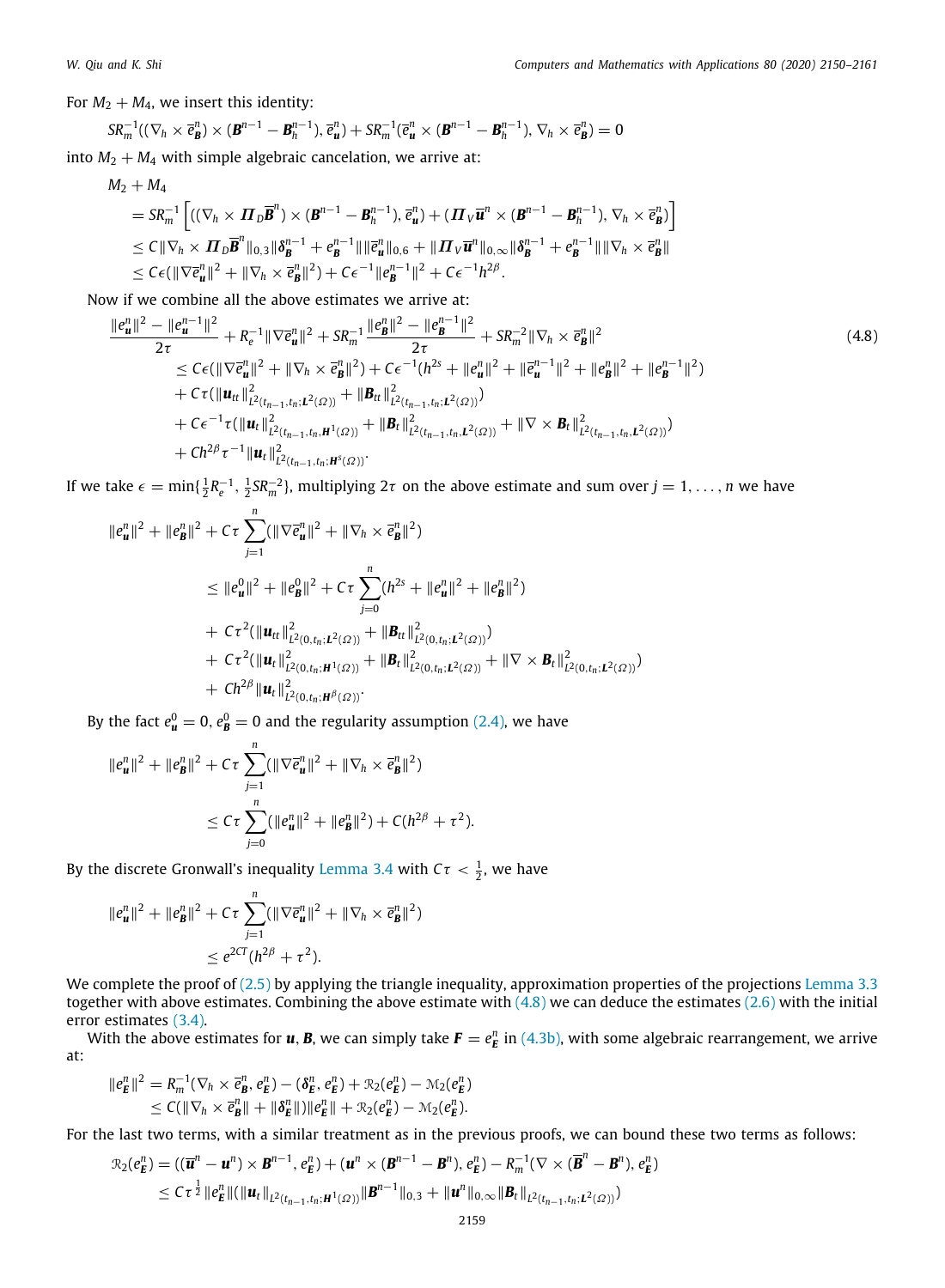+ 
$$
C\tau^{\frac{1}{2}} \|e_E^n\| \|\nabla \times \mathbf{B}_t\|_{L^2(t_{n-1},t_n;L^2(\Omega))}
$$
,  
\n $\mathcal{M}_2(e_E^n) = ((\overline{\mathbf{u}}^n - \overline{\mathbf{u}}_h^n) \times \mathbf{B}_h^{n-1}, e_E^n) + (\overline{\mathbf{u}}^n \times (\mathbf{B}^{n-1} - \mathbf{B}_h^{n-1}), e_E^n)$   
\n $\leq C \|e_E^n\| (\|\overline{\mathbf{u}}^n - \overline{\mathbf{u}}_h^n\|_{0,6} \|\mathbf{B}_h^{n-1}\|_{0,3} + \|\mathbf{u}^n\|_{\infty} \|(\mathbf{B}^{n-1} - \mathbf{B}_h^{n-1})\|)$   
\n $\leq C \|e_E^n\| (\|\nabla(\overline{\mathbf{u}}^n - \overline{\mathbf{u}}_h^n)\| \|\nabla_h \times \mathbf{B}_h^{n-1}\| + \|\mathbf{u}^n\|_{1+s} \|(\mathbf{B}^{n-1} - \mathbf{B}_h^{n-1})\|)$   
\n $\leq Ch^\beta \|e_E^n\|.$ 

The above estimates is due to Sobolev inequality [Lemma 3.2](#page-4-4) and Theorem 1 in [\[29\]](#page-11-22), stability of the solution [Theorem 2.1](#page-2-5) and the estimates for  $u$ ,  $B$ . This completes the proof for  $(2.7)$  with a simple triangle inequality and projection error estimates for *E* in [Lemma 3.3.](#page-4-3)

With a slightly stronger regularity assumption with  $u_t\in L^\infty(0,T;H^1(\varOmega)),$   $B_t,$   $\nabla\times B_t\in L^\infty(0,T;L^2(\varOmega))$  we can regain the full order of  $\tau$  as:

$$
\mathcal{R}_2(e_E^n) = ((\overline{\boldsymbol{u}}^n - \boldsymbol{u}^n) \times \boldsymbol{B}^{n-1}, e_E^n) + (\boldsymbol{u}^n \times (\boldsymbol{B}^{n-1} - \boldsymbol{B}^n), e_E^n) - R_m^{-1}(\nabla \times (\overline{\boldsymbol{B}}^n - \boldsymbol{B}^n), e_E^n) \n\leq C \tau \|e_E^n\| (\|\boldsymbol{u}_t\|_{L^{\infty}(t_{n-1}, t_n; \boldsymbol{H}^1(\Omega))} \|\boldsymbol{B}^{n-1}\|_{0,3} + \|\boldsymbol{u}^n\|_{0,\infty(\Omega)} \|\boldsymbol{B}_t\|_{L^{\infty}(t_{n-1}, t_n; \boldsymbol{L}^2(\Omega))}) \n+ C \tau \|e_E^n\| \|\nabla \times \boldsymbol{B}_t\|_{L^{\infty}(t_{n-1}, t_n; \boldsymbol{L}^2(\Omega))},
$$

this completes the proof for ([2.9](#page-4-6)).

Finally we use a classical *inf–sup* argument to bound  $e_p$  as in [\(2.8\)](#page-4-7). By the *inf–sup* condition ([2.1](#page-2-6)) we know that there exists  $w_h \in V_h$  such that

$$
\|e_p^n\| \leq \frac{1}{\kappa} \frac{(e_p^n, \nabla \cdot \boldsymbol{w}_h)}{\|\boldsymbol{w}_h\|_1}.
$$
\n(4.9)

On the other hand, by error Eq.  $(4.3a)$  we have

$$
(e_p^n, \nabla \cdot \boldsymbol{w}_h) = (D_\tau e_u^n, \boldsymbol{w}_h) + (D_\tau \delta_u^n, \boldsymbol{w}_h) + R_e^{-1} (\nabla \bar{e}_u^n, \nabla \boldsymbol{w}_h) - \mathcal{R}_1(\boldsymbol{w}_h) - \mathcal{O}(\boldsymbol{w}_h) - \mathcal{M}_1(\boldsymbol{w}_h). \tag{4.10}
$$

Each of the terms on the right hand side can be estimated as follows:

<span id="page-10-1"></span><span id="page-10-0"></span>
$$
(D_{\tau}\delta_{\boldsymbol{u}}^{n},\boldsymbol{w}_{h}) = \frac{1}{\tau} \int_{\Omega} \int_{t_{n-1}}^{t_{n}} \frac{\partial \delta_{\boldsymbol{u}}}{\partial t} \cdot \boldsymbol{w}_{h} dt d\boldsymbol{x} = \frac{1}{\tau} \int_{t_{n-1}}^{t_{n}} \int_{\Omega} \frac{\partial \delta_{\boldsymbol{u}}}{\partial t} \cdot \boldsymbol{w}_{h} d\boldsymbol{x} dt,
$$
  
\n
$$
\leq \frac{1}{\tau} \int_{t_{n-1}}^{t_{n}} \|\frac{\partial \delta_{\boldsymbol{u}}}{\partial t}\| \|\boldsymbol{w}_{h}\| d\rho \leq C \frac{1}{\tau} \int_{t_{n-1}}^{t_{n}} h^{\beta} \|\boldsymbol{u}_{t}(\rho, \cdot)\|_{\beta} d\rho
$$
  
\n
$$
\leq C \tau^{-\frac{1}{2}} h^{\beta} \|\boldsymbol{u}_{t}\|_{L^{2}(t_{n-1}, t_{n}; \boldsymbol{H}^{\beta}(\Omega))} \|\boldsymbol{w}_{h}\|.
$$
  
\n
$$
|\langle \nabla \overline{\boldsymbol{\sigma}}^{n}, \nabla \boldsymbol{w}_{h} \rangle| < C \|\nabla \overline{\boldsymbol{\sigma}}^{n}\| \|\boldsymbol{w}_{h}\|_{L} \leq C(\tau + h^{\beta}) \|\boldsymbol{w}_{h}\|.
$$

$$
R_e^{-1}(\nabla \overline{e}_{\boldsymbol{u}}^n, \nabla \boldsymbol{w}_h) \leq C \|\nabla \overline{e}_{\boldsymbol{u}}^n\| \|\boldsymbol{w}_h\|_1 \leq C(\tau + h^{\beta}) \|\boldsymbol{w}_h\|_1,
$$

For  $\mathcal{R}_1(\bm{w}_h)$ , with a similar estimates for the terms in  $\mathcal{R}_1(\bar{e}_{\bm{u}}^n)$ , we have:

$$
\mathcal{R}_1(\boldsymbol{w}_1) \leq C \tau^{\frac{1}{2}} \|\boldsymbol{w}_h\|_1.
$$

Notice the above result is slightly different from the estimates for  $\mathcal{R}_1(\bar{e}_{\bm u}^n)$  due to the fact that we do not apply the weighted Young's inequality here for each term. For instance,

$$
R_e^{-1}(\nabla \overline{\boldsymbol{u}}^n - \nabla {\boldsymbol{u}}^n, \nabla {\boldsymbol{w}}_h) \leq C\tau^{\frac{1}{2}}\|\nabla {\boldsymbol{u}}_t\|_{L^2(t_{n-1},t_n;L^2(\Omega))}\|{\boldsymbol{w}}_h\|_1.
$$

Similarly, for  $\mathcal{O}(\boldsymbol{w}_h)$  we have:

$$
\mathcal{O}(\boldsymbol{w}_h) \leq C(\tau + h^{\beta}) \|\boldsymbol{w}_h\|_1,
$$

For  $\mathcal{M}_1(\boldsymbol{w}_h)$ , we have

$$
\mathcal{M}_1(\boldsymbol{w}_h) = SR_m^{-1}((\nabla_h \times \overline{\boldsymbol{B}}^n) \times \boldsymbol{B}^{n-1}, \boldsymbol{w}_h) - SR_m^{-1}((\nabla_h \times \overline{\boldsymbol{B}}_h^n) \times \boldsymbol{B}_h^{n-1}, \boldsymbol{w}_h) \n= SR_m^{-1}((\nabla_h \times \overline{\boldsymbol{B}}^n) \times (\boldsymbol{B}^{n-1} - \boldsymbol{B}_h^{n-1}), \boldsymbol{w}_h) + SR_m^{-1}((\nabla_h \times (\overline{\boldsymbol{B}}^n - \overline{\boldsymbol{B}}_h^n)) \times \boldsymbol{B}_h^{n-1}, \boldsymbol{w}_h) \n\leq C \|\nabla_h \times \overline{\boldsymbol{B}}^n\|_{0,3} \|\boldsymbol{B}^{n-1} - \boldsymbol{B}_h^{n-1}\| \|\boldsymbol{w}_h\|_{0,6} + C \|\nabla_h \times (\overline{\boldsymbol{B}}^n - \overline{\boldsymbol{B}}_h^n) \| \|\boldsymbol{B}_h^{n-1}\|_{0,3} \|\boldsymbol{w}_h\|_{0,6} \n\leq C \|\nabla \times \overline{\boldsymbol{B}}^n\|_{0,3} \|\boldsymbol{B}^{n-1} - \boldsymbol{B}_h^{n-1}\| \|\boldsymbol{w}_h\|_1 + C \|\nabla_h \times (\overline{\boldsymbol{B}}^n - \overline{\boldsymbol{B}}_h^n) \| \|\nabla_h \times \boldsymbol{B}_h^{n-1}\| \|\boldsymbol{w}_h\|_1 \n\leq Ch^{\beta} \|\boldsymbol{w}_h\|_1.
$$

For the last term we start with Cauchy–Schwarz inequality to have:

$$
(D_{\tau}e_{\boldsymbol{u}}^n,\boldsymbol{w}_h)\leq \|D_{\tau}e_{\boldsymbol{u}}^n\|\|\boldsymbol{w}_h\|.
$$

If now we directly bound  $\|D_\tau e^n_{\bm u}\|\leq \tau^{-1}(\|e^n_{\bm u}+e^{n-1}_{\bm u}\|$  we will lose a full power of  $\tau$  which means there is no convergence order in time for  $e_p$ . Instead, we take  $\mathbf{v} = \bar{D_\tau} e^p_\mathbf{u}$  in ([4.3a\)](#page-6-0) to have,

$$
\|D_\tau e^n_{\boldsymbol{u}}\|^2 = -(D_\tau \delta^n_{\boldsymbol{u}}, \boldsymbol{w}_h) - R_e^{-1}(\nabla \bar{e}^n_{\boldsymbol{u}}, \nabla D_\tau e^n_{\boldsymbol{u}}) + \mathcal{R}_1(D_\tau e^n_{\boldsymbol{u}}) + \mathcal{O}(D_\tau e^n_{\boldsymbol{u}}) + \mathcal{M}_1(D_\tau e^n_{\boldsymbol{u}}).
$$